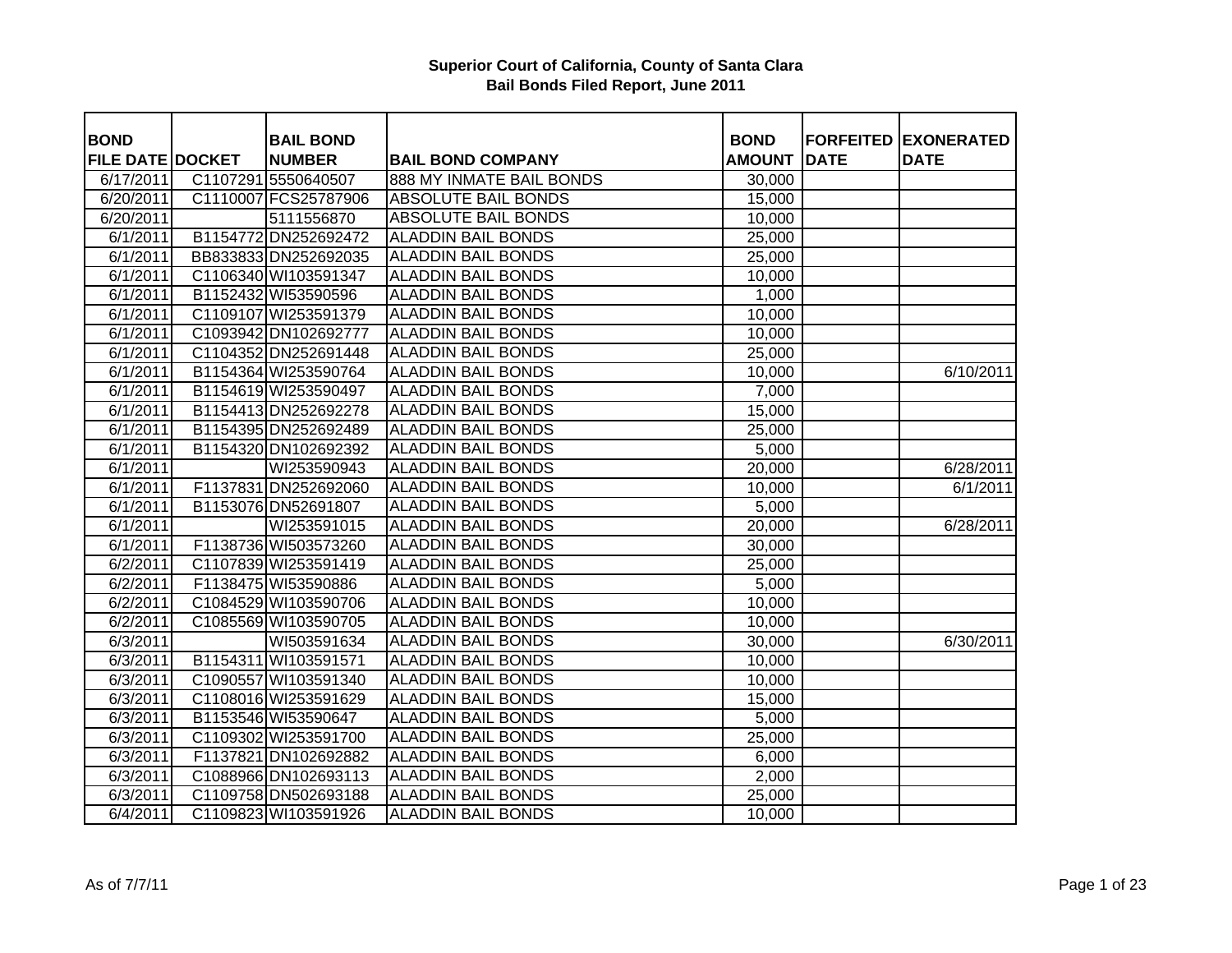| <b>BOND</b>             | <b>BAIL BOND</b>     |                           | <b>BOND</b>   |             | <b>FORFEITED EXONERATED</b> |
|-------------------------|----------------------|---------------------------|---------------|-------------|-----------------------------|
| <b>FILE DATE DOCKET</b> | <b>NUMBER</b>        | <b>BAIL BOND COMPANY</b>  | <b>AMOUNT</b> | <b>DATE</b> | <b>DATE</b>                 |
| 6/4/2011                | C1108840 DN252693465 | <b>ALADDIN BAIL BONDS</b> | 11,000        |             |                             |
| 6/4/2011                | C1108841 WI103591902 | <b>ALADDIN BAIL BONDS</b> | 6,000         |             | 6/20/2011                   |
| 6/4/2011                | C1109822 WI103591865 | <b>ALADDIN BAIL BONDS</b> | 5,000         |             |                             |
| 6/4/2011                | DN52693305           | <b>ALADDIN BAIL BONDS</b> | 2,000         |             |                             |
| 6/5/2011                | C1109671 DN102693535 | <b>ALADDIN BAIL BONDS</b> | 10,000        |             |                             |
| 6/5/2011                | C1110189 DN502693622 | <b>ALADDIN BAIL BONDS</b> | 35,000        |             |                             |
| 6/5/2011                | C1109673 WI103592085 | <b>ALADDIN BAIL BONDS</b> | 10,000        |             |                             |
| 6/5/2011                | DN252693536          | <b>ALADDIN BAIL BONDS</b> | 25,000        |             | 6/20/2011                   |
| 6/6/2011                | C1102893 DN102693540 | <b>ALADDIN BAIL BONDS</b> | 5,000         |             |                             |
| 6/6/2011                | BB944195 DN252692891 | <b>ALADDIN BAIL BONDS</b> | 15,000        |             |                             |
| 6/6/2011                | F1138163 DN102693087 | <b>ALADDIN BAIL BONDS</b> | 10,000        |             |                             |
| 6/6/2011                | B1154469 DN252692729 | <b>ALADDIN BAIL BONDS</b> | 25,000        |             |                             |
| 6/6/2011                | BB941288 WI53590861  | <b>ALADDIN BAIL BONDS</b> | 3,000         |             |                             |
| 6/6/2011                | C1102447 WI53591913  | <b>ALADDIN BAIL BONDS</b> | 5,000         |             |                             |
| 6/6/2011                | C1101923 WI53591974  | <b>ALADDIN BAIL BONDS</b> | 5,000         |             |                             |
| 6/6/2011                | C1105177 WI253591908 | <b>ALADDIN BAIL BONDS</b> | 25,000        |             |                             |
| 6/6/2011                | CC964692 WI53590728  | <b>ALADDIN BAIL BONDS</b> | 5,000         | 6/30/2011   |                             |
| 6/6/2011                | CC937414 WI53591866  | <b>ALADDIN BAIL BONDS</b> | 3,000         |             |                             |
| 6/6/2011                | C1084514 DN52691864  | <b>ALADDIN BAIL BONDS</b> | 5,000         |             |                             |
| 6/7/2011                | B1154641 DN252693327 | <b>ALADDIN BAIL BONDS</b> | 25,000        |             |                             |
| 6/7/2011                | DN52693401           | <b>ALADDIN BAIL BONDS</b> | 1,000         |             |                             |
| 6/7/2011                | C1103220 WI503581943 | <b>ALADDIN BAIL BONDS</b> | 50,000        |             |                             |
| 6/7/2011                | WI253591907          | <b>ALADDIN BAIL BONDS</b> | 15,000        |             |                             |
| 6/7/2011                | C1109740 WI103592224 | <b>ALADDIN BAIL BONDS</b> | 10,000        |             |                             |
| 6/7/2011                | WI253591976          | <b>ALADDIN BAIL BONDS</b> | 10,000        |             |                             |
| 6/7/2011                | WI503591815          | <b>ALADDIN BAIL BONDS</b> | 45,000        |             |                             |
| 6/7/2011                | B1153578 WI53592048  | <b>ALADDIN BAIL BONDS</b> | 2,000         |             |                             |
| 6/7/2011                | F1137932 DN52693253  | <b>ALADDIN BAIL BONDS</b> | 5,000         |             |                             |
| 6/7/2011                | F1138471 DN52693252  | <b>ALADDIN BAIL BONDS</b> | 3,500         |             |                             |
| 6/7/2011                | B1154614 DN252693592 | <b>ALADDIN BAIL BONDS</b> | 10,000        |             |                             |
| 6/7/2011                | C1108921 DN102693802 | <b>ALADDIN BAIL BONDS</b> | 5,000         |             |                             |
| 6/7/2011                | DN502693376          | <b>ALADDIN BAIL BONDS</b> | 45,000        |             |                             |
| 6/7/2011                | F1138716 DN252693453 | <b>ALADDIN BAIL BONDS</b> | 25,000        |             |                             |
| 6/7/2011                | B1154293 WI253591876 | <b>ALADDIN BAIL BONDS</b> | 15,000        |             |                             |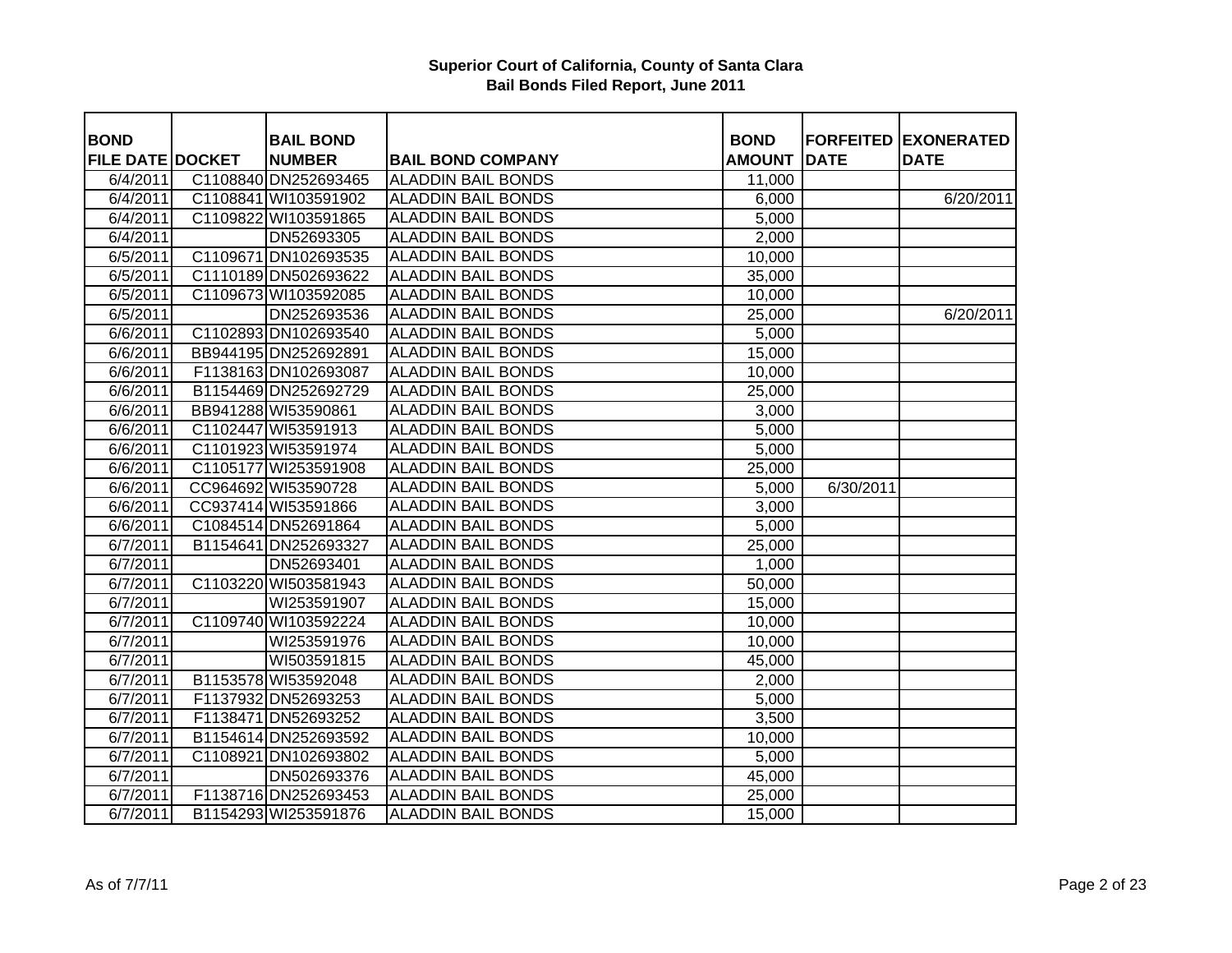| <b>BOND</b>             | <b>BAIL BOND</b>      |                           | <b>BOND</b>   |             | <b>FORFEITED EXONERATED</b> |
|-------------------------|-----------------------|---------------------------|---------------|-------------|-----------------------------|
| <b>FILE DATE DOCKET</b> | <b>NUMBER</b>         | <b>BAIL BOND COMPANY</b>  | <b>AMOUNT</b> | <b>DATE</b> | <b>DATE</b>                 |
| 6/7/2011                | B1153270 WI53571735   | <b>ALADDIN BAIL BONDS</b> | 5,000         |             | 6/17/2011                   |
| 6/8/2011                | C1107366 WI103592147  | <b>ALADDIN BAIL BONDS</b> | 10,000        |             |                             |
| 6/8/2011                | C1106992 DN102693255  | <b>ALADDIN BAIL BONDS</b> | 7,500         |             |                             |
| 6/8/2011                | C1103762 WI53588534   | <b>ALADDIN BAIL BONDS</b> | 1,000         | 6/30/2011   |                             |
| 6/8/2011                | C1106862 WI253592252  | <b>ALADDIN BAIL BONDS</b> | 15,000        |             | 6/8/2011                    |
| 6/8/2011                | C1090891 DN252692848  | <b>ALADDIN BAIL BONDS</b> | 25,000        | 6/16/2011   |                             |
| 6/8/2011                | C1109961 DN52693989   | <b>ALADDIN BAIL BONDS</b> | 5,000         |             |                             |
| 6/8/2011                | C1109909 WI103591903  | <b>ALADDIN BAIL BONDS</b> | 5,000         |             |                             |
| $\sqrt{6}/8/2011$       | B1154652 DN252693761  | <b>ALADDIN BAIL BONDS</b> | 21,000        |             |                             |
| 6/8/2011                | WI53592335            | <b>ALADDIN BAIL BONDS</b> | 5,000         |             |                             |
| 6/8/2011                | CC933460 DN252693837  | <b>ALADDIN BAIL BONDS</b> | 25,000        |             |                             |
| 6/8/2011                | C1100261 WI103573442  | <b>ALADDIN BAIL BONDS</b> | 10,000        |             |                             |
| 6/8/2011                | C1101771 DN252693892  | <b>ALADDIN BAIL BONDS</b> | 12,000        |             |                             |
| 6/8/2011                | C1106736 DN102693397  | <b>ALADDIN BAIL BONDS</b> | 10,000        |             |                             |
| 6/9/2011                | B1152554 WI53592211   | <b>ALADDIN BAIL BONDS</b> | 5,000         |             |                             |
| 6/9/2011                | C1100505 DN502694995  | <b>ALADDIN BAIL BONDS</b> | 300,000       |             | 6/17/2011                   |
| 6/9/2011                | DN102694108           | <b>ALADDIN BAIL BONDS</b> | 10,000        |             |                             |
| 6/9/2011                | WI103592512           | <b>ALADDIN BAIL BONDS</b> | 10,000        |             |                             |
| 6/9/2011                | WI253592555           | <b>ALADDIN BAIL BONDS</b> | 11,000        |             |                             |
| 6/9/2011                | B1047749 DN1502691961 | <b>ALADDIN BAIL BONDS</b> | 50,000        |             |                             |
| 6/9/2011                | C1109875 DN252694991  | <b>ALADDIN BAIL BONDS</b> | 15,000        |             |                             |
| 6/9/2011                | B1050571 DN52693713   | <b>ALADDIN BAIL BONDS</b> | 5,000         |             |                             |
| 6/9/2011                | C1196511 WI253592402  | <b>ALADDIN BAIL BONDS</b> | 25,000        |             |                             |
| $\sqrt{6/10/2011}$      | WI53592353            | <b>ALADDIN BAIL BONDS</b> | 5,000         |             |                             |
| 6/10/2011               | C1109103 DN252695192  | <b>ALADDIN BAIL BONDS</b> | 25,000        |             |                             |
| 6/11/2011               | DN52695216            | <b>ALADDIN BAIL BONDS</b> | 5,000         |             |                             |
| 6/11/2011               | DN252695235           | <b>ALADDIN BAIL BONDS</b> | 16,000        |             |                             |
| 6/11/2011               | C1110301 DN252680882  | <b>ALADDIN BAIL BONDS</b> | 12,000        |             |                             |
| 6/11/2011               | C1109194 WI253592809  | <b>ALADDIN BAIL BONDS</b> | 10,000        |             |                             |
| 6/11/2011               | C1110105 DN102695348  | <b>ALADDIN BAIL BONDS</b> | 10,000        |             |                             |
| 6/11/2011               | WI503592907           | <b>ALADDIN BAIL BONDS</b> | 35,000        |             |                             |
| 6/11/2011               | WI253592793           | <b>ALADDIN BAIL BONDS</b> | 10,000        |             |                             |
| 6/12/2011               | DN52695469            | <b>ALADDIN BAIL BONDS</b> | 1,000         |             |                             |
| 6/12/2011               | T0700405 WI53592950   | <b>ALADDIN BAIL BONDS</b> | 1,000         |             | 6/21/2011                   |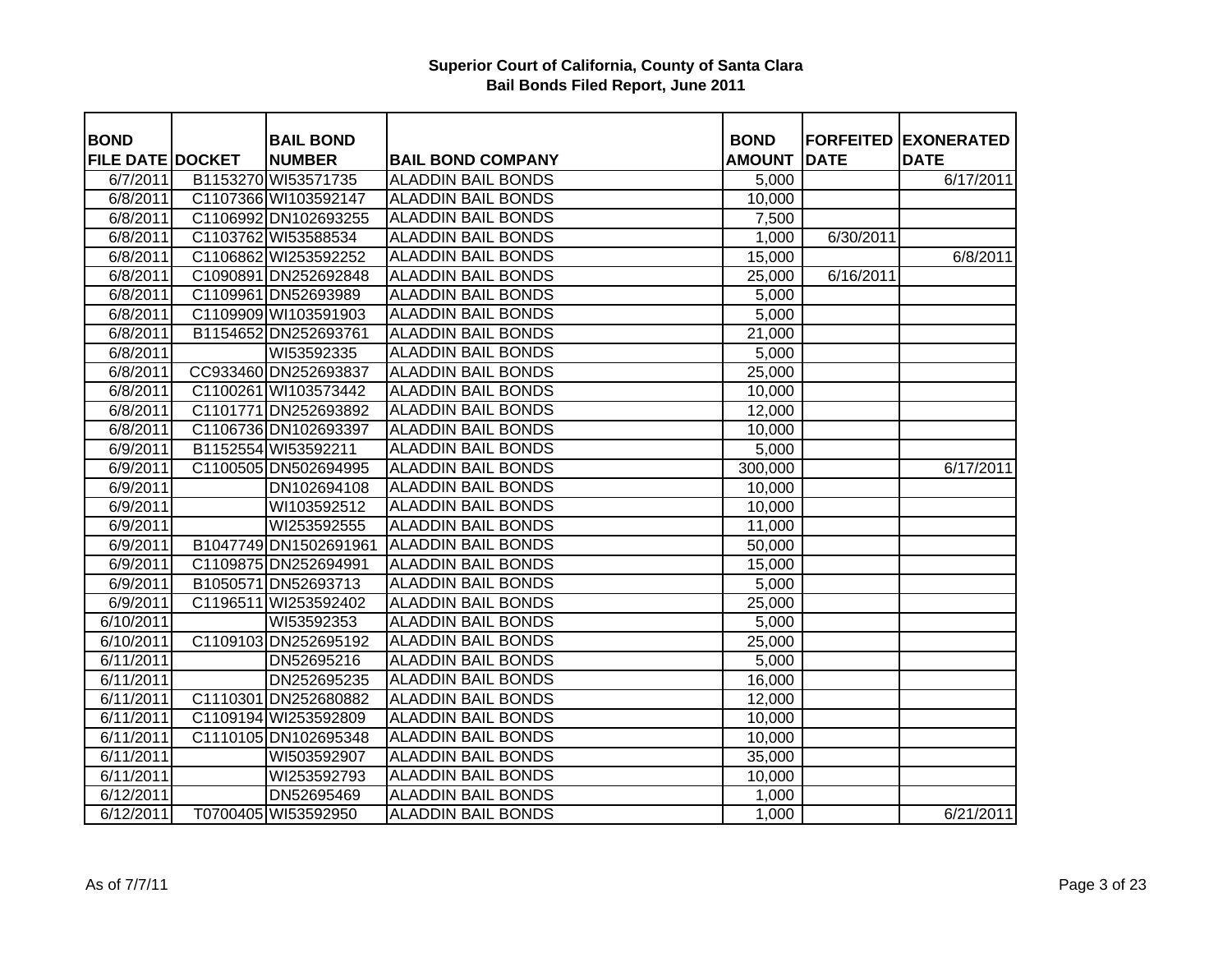| <b>BOND</b>             |          | <b>BAIL BOND</b>      |                           | <b>BOND</b>   |             | <b>FORFEITED EXONERATED</b> |
|-------------------------|----------|-----------------------|---------------------------|---------------|-------------|-----------------------------|
| <b>FILE DATE DOCKET</b> |          | <b>NUMBER</b>         | <b>BAIL BOND COMPANY</b>  | <b>AMOUNT</b> | <b>DATE</b> | <b>DATE</b>                 |
| 6/12/2011               |          | WI253592967           | <b>ALADDIN BAIL BONDS</b> | 10,000        |             |                             |
| 6/12/2011               |          | DN502695356           | <b>ALADDIN BAIL BONDS</b> | 45,000        |             |                             |
| 6/12/2011               |          | DN252695399           | <b>ALADDIN BAIL BONDS</b> | 10,000        |             |                             |
| 6/13/2011               |          | CC930468 DN52695471   | <b>ALADDIN BAIL BONDS</b> | 5,000         |             |                             |
| 6/13/2011               |          | CC948944 DN52695470   | <b>ALADDIN BAIL BONDS</b> | 3,000         |             |                             |
| 6/13/2011               |          | C1106861 WI253592947  | <b>ALADDIN BAIL BONDS</b> | 12,000        |             |                             |
| 6/13/2011               |          | T0700405 WI53592949   | <b>ALADDIN BAIL BONDS</b> | 189           |             |                             |
| 6/13/2011               |          | C1108133 WI103592696  | <b>ALADDIN BAIL BONDS</b> | 10,000        |             | 6/17/2011                   |
| $\sqrt{6}/13/2011$      |          | C1103677 WI253592674  | <b>ALADDIN BAIL BONDS</b> | 25,000        |             |                             |
| 6/13/2011               |          | B1154509 WI103592544  | <b>ALADDIN BAIL BONDS</b> | 10,000        | 6/23/2011   |                             |
| 6/13/2011               |          | WI503593105           | <b>ALADDIN BAIL BONDS</b> | 30,000        |             |                             |
| 6/13/2011               |          | C1198414 DN52695320   | <b>ALADDIN BAIL BONDS</b> | 5,000         |             |                             |
| 6/13/2011               |          | WI503593107           | <b>ALADDIN BAIL BONDS</b> | 30,000        |             |                             |
| 6/13/2011               |          | B1153621 WI1003592338 | <b>ALADDIN BAIL BONDS</b> | 70,000        |             |                             |
| 6/13/2011               |          | C1106644 WI53592748   | <b>ALADDIN BAIL BONDS</b> | 5,000         |             |                             |
| 6/13/2011               |          | C1085327 DN52695498   | <b>ALADDIN BAIL BONDS</b> | 5,000         |             |                             |
| 6/13/2011               |          | B1154481 DN52695001   | <b>ALADDIN BAIL BONDS</b> | 1,000         |             |                             |
| 6/13/2011               |          | F1138414 DN102694098  | <b>ALADDIN BAIL BONDS</b> | 10,000        |             |                             |
| 6/13/2011               |          | DN252695605           | <b>ALADDIN BAIL BONDS</b> | 10,000        |             |                             |
| 6/14/2011               |          | B1151964 WI53592831   | <b>ALADDIN BAIL BONDS</b> | 5,000         |             |                             |
| 6/14/2011               |          | F1138774 WI253592791  | <b>ALADDIN BAIL BONDS</b> | 22,000        |             |                             |
| 6/14/2011               |          | DN502695636           | <b>ALADDIN BAIL BONDS</b> | 25,000        |             |                             |
| 6/14/2011               |          | DN1002695554          | <b>ALADDIN BAIL BONDS</b> | 100,000       |             |                             |
| 6/14/2011               | B1154557 | WI253592817           | <b>ALADDIN BAIL BONDS</b> | 15,000        |             |                             |
| 6/14/2011               |          | CC938247 WI253593139  | <b>ALADDIN BAIL BONDS</b> | 15,000        |             | 7/1/2011                    |
| 6/14/2011               |          | CC951557 WI503593140  | <b>ALADDIN BAIL BONDS</b> | 20,000        |             | 7/1/2011                    |
| 6/14/2011               |          | F1138459 WI103593021  | <b>ALADDIN BAIL BONDS</b> | 10,000        |             |                             |
| 6/14/2011               |          | C1109971 DN102695663  | <b>ALADDIN BAIL BONDS</b> | 10,000        |             |                             |
| 6/14/2011               |          | C1107751 DN252695606  | <b>ALADDIN BAIL BONDS</b> | 15,000        |             |                             |
| 6/14/2011               |          | F1137421 WI503592712  | <b>ALADDIN BAIL BONDS</b> | 50,000        |             | 6/20/2011                   |
| $\sqrt{6}/14/2011$      |          | F1138488 WI103592717  | <b>ALADDIN BAIL BONDS</b> | 10,000        |             | 6/20/2011                   |
| 6/14/2011               |          | F1036122 DN102695415  | <b>ALADDIN BAIL BONDS</b> | 10,000        |             |                             |
| 6/14/2011               |          | F1138573 WI103592799  | <b>ALADDIN BAIL BONDS</b> | 10,000        |             |                             |
| 6/14/2011               |          | C1104201 DN52695616   | <b>ALADDIN BAIL BONDS</b> | 5,000         |             |                             |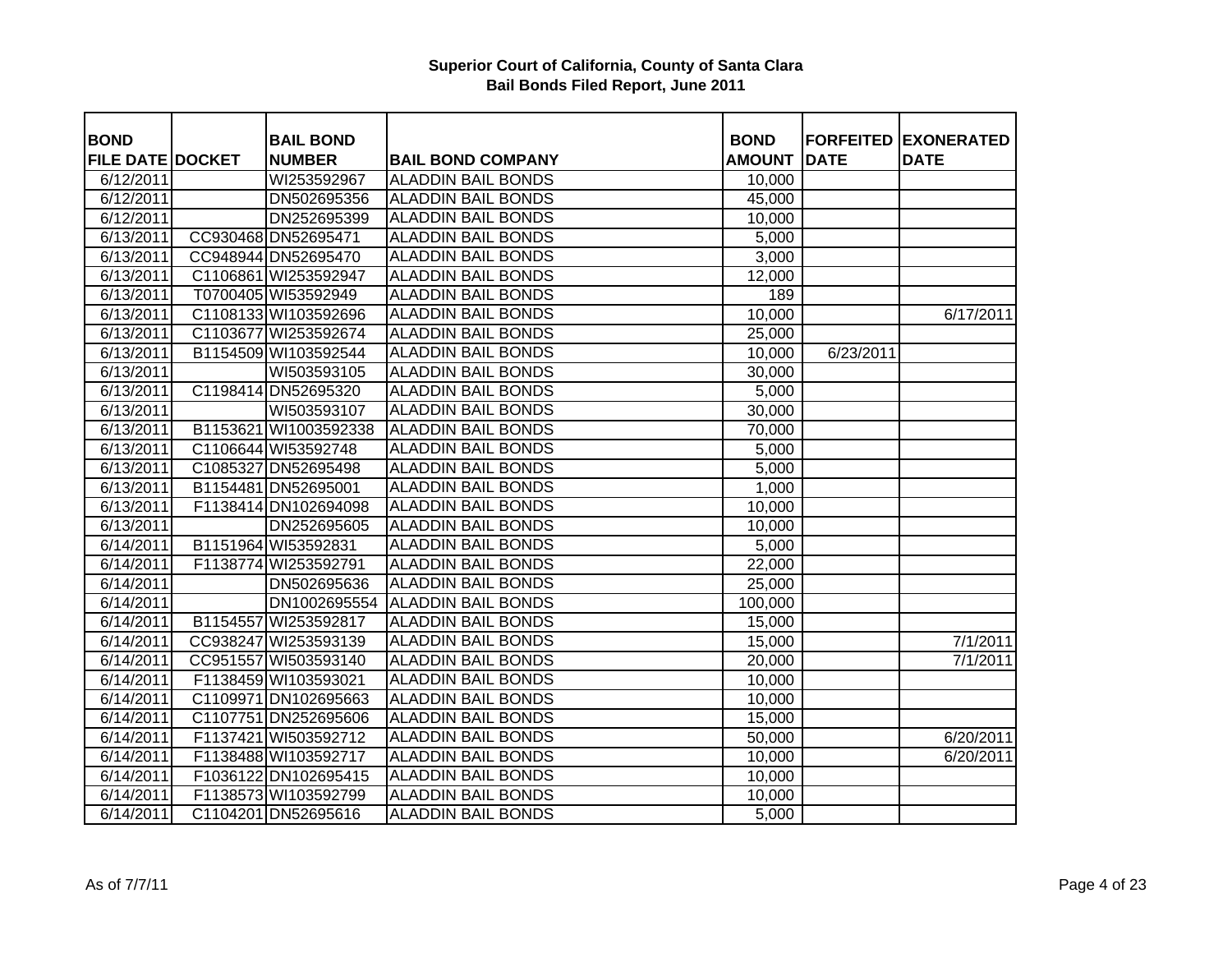| <b>BOND</b>             | <b>BAIL BOND</b>     |                           | <b>BOND</b>   |             | <b>FORFEITED EXONERATED</b> |
|-------------------------|----------------------|---------------------------|---------------|-------------|-----------------------------|
| <b>FILE DATE DOCKET</b> | <b>NUMBER</b>        | <b>BAIL BOND COMPANY</b>  | <b>AMOUNT</b> | <b>DATE</b> | <b>DATE</b>                 |
| 6/15/2011               | C1109817 WI103593398 | <b>ALADDIN BAIL BONDS</b> | 10,000        |             |                             |
| 6/15/2011               | F1137780 WI503592675 | <b>ALADDIN BAIL BONDS</b> | 30,000        |             |                             |
| 6/15/2011               | C1109207 WI253593412 | <b>ALADDIN BAIL BONDS</b> | 20,000        |             |                             |
| 6/15/2011               | WI103593371          | <b>ALADDIN BAIL BONDS</b> | 10,000        |             |                             |
| 6/15/2011               | B1152224 DN102695185 | <b>ALADDIN BAIL BONDS</b> | 10,000        |             |                             |
| 6/15/2011               | C1104725 DN52695703  | <b>ALADDIN BAIL BONDS</b> | 5,000         |             |                             |
| 6/15/2011               | C1107244 WI503593235 | <b>ALADDIN BAIL BONDS</b> | 50,000        |             |                             |
| 6/15/2011               | C1109385 DN252695859 | <b>ALADDIN BAIL BONDS</b> | 25,000        |             |                             |
| 6/15/2011               | C1086714 DN52695753  | <b>ALADDIN BAIL BONDS</b> | 5,000         |             |                             |
| 6/15/2011               | C1103687 WI53593207  | <b>ALADDIN BAIL BONDS</b> | 5,000         |             |                             |
| 6/16/2011               | C1107532 WI103592980 | <b>ALADDIN BAIL BONDS</b> | 7,500         |             |                             |
| 6/16/2011               | C1104898 WI253593216 | <b>ALADDIN BAIL BONDS</b> | 20,000        |             |                             |
| 6/16/2011               | C1109142 DN102695892 | <b>ALADDIN BAIL BONDS</b> | 10,000        |             | 6/17/2011                   |
| 6/16/2011               | F1138826 WI503593213 | <b>ALADDIN BAIL BONDS</b> | 27,000        |             |                             |
| 6/16/2011               | CC949193 DN252695832 | <b>ALADDIN BAIL BONDS</b> | 15,000        |             |                             |
| 6/16/2011               | B1154688 DN502695730 | <b>ALADDIN BAIL BONDS</b> | 27,000        |             |                             |
| 6/16/2011               | C1108411 WI103593415 | <b>ALADDIN BAIL BONDS</b> | 10,000        |             |                             |
| 6/16/2011               | C1105976 DN52695309  | <b>ALADDIN BAIL BONDS</b> | 5,000         |             |                             |
| 6/16/2011               | WI53593174           | <b>ALADDIN BAIL BONDS</b> | 5,000         |             |                             |
| 6/16/2011               | F1137929 WI253593173 | <b>ALADDIN BAIL BONDS</b> | 25,000        |             |                             |
| 6/17/2011               | DN52696258           | <b>ALADDIN BAIL BONDS</b> | 5,000         |             |                             |
| 6/17/2011               | WI253593583          | <b>ALADDIN BAIL BONDS</b> | 15,000        |             |                             |
| 6/17/2011               | CC262465 DN52693500  | <b>ALADDIN BAIL BONDS</b> | 3,000         |             | 7/5/2011                    |
| $\sqrt{6}/17/2011$      | C1103483 DN252696054 | <b>ALADDIN BAIL BONDS</b> | 15,000        |             |                             |
| 6/17/2011               | C1199756 DN52696050  | <b>ALADDIN BAIL BONDS</b> | 3,500         |             |                             |
| 6/17/2011               | DN252696122          | <b>ALADDIN BAIL BONDS</b> | 10,000        |             |                             |
| 6/17/2011               | C1198013 DN502695987 | <b>ALADDIN BAIL BONDS</b> | 50,000        |             |                             |
| 6/17/2011               | C1109980 WI103593580 | <b>ALADDIN BAIL BONDS</b> | 10,000        |             |                             |
| 6/17/2011               | DN252696092          | <b>ALADDIN BAIL BONDS</b> | 15,000        |             |                             |
| 6/17/2011               | DN102696191          | <b>ALADDIN BAIL BONDS</b> | 10,000        |             |                             |
| 6/17/2011               | BB942461 WI103593356 | <b>ALADDIN BAIL BONDS</b> | 10,000        |             |                             |
| 6/18/2011               | WI103593785          | <b>ALADDIN BAIL BONDS</b> | 10,000        |             |                             |
| 6/18/2011               | DN252696402          | <b>ALADDIN BAIL BONDS</b> | 25,000        |             | 7/5/2011                    |
| 6/18/2011               | C1110017 WI53593880  | <b>ALADDIN BAIL BONDS</b> | 5,000         |             |                             |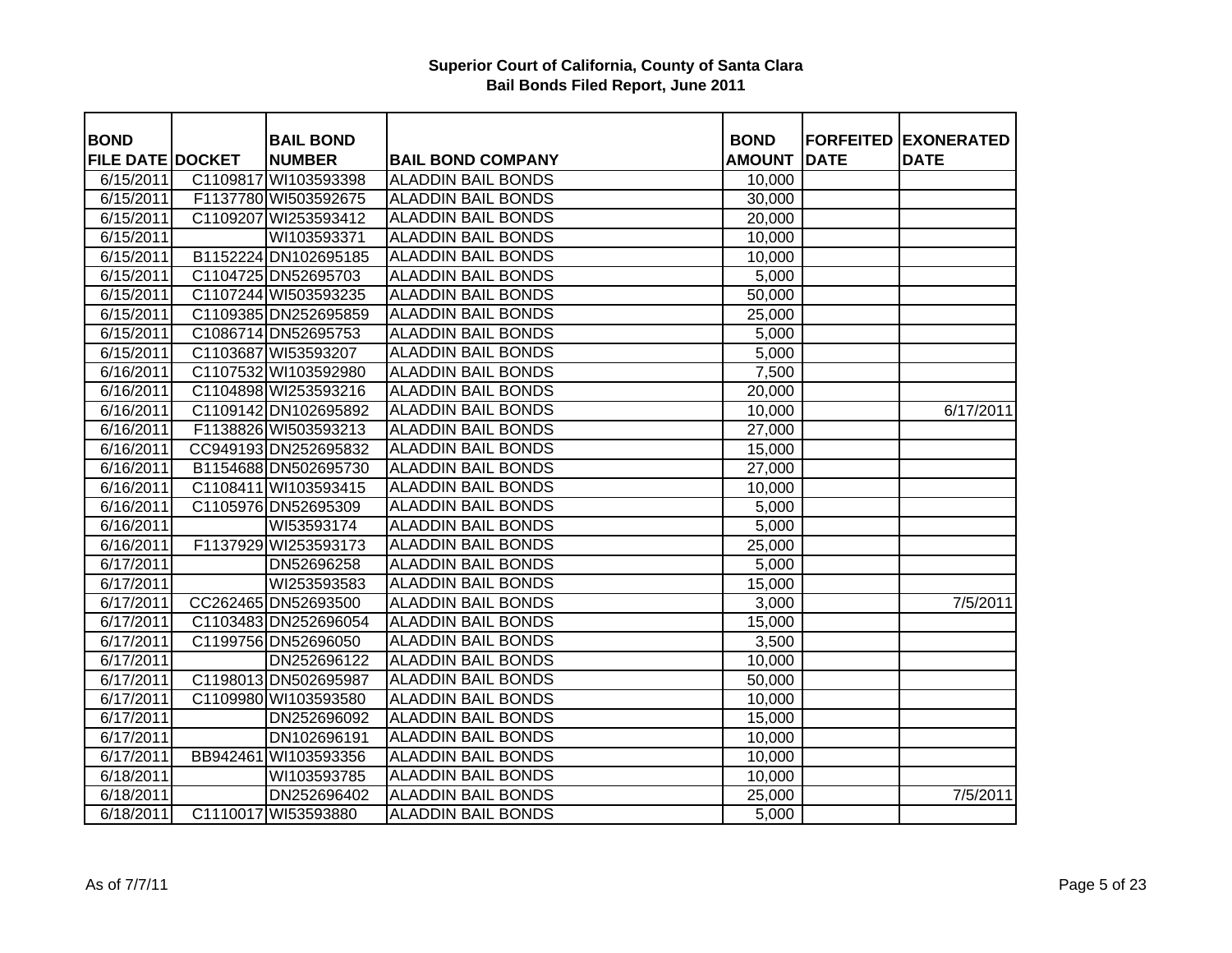| <b>BOND</b>             | <b>BAIL BOND</b>     |                           | <b>BOND</b>   |             | <b>FORFEITED EXONERATED</b> |
|-------------------------|----------------------|---------------------------|---------------|-------------|-----------------------------|
| <b>FILE DATE DOCKET</b> | <b>NUMBER</b>        | <b>BAIL BOND COMPANY</b>  | <b>AMOUNT</b> | <b>DATE</b> | <b>DATE</b>                 |
| 6/18/2011               | WI253593757          | <b>ALADDIN BAIL BONDS</b> | 11,000        |             |                             |
| 6/18/2011               | C1109993 DN502696310 | <b>ALADDIN BAIL BONDS</b> | 25,000        |             |                             |
| 6/18/2011               | WI103593773          | <b>ALADDIN BAIL BONDS</b> | 10,000        |             |                             |
| 6/18/2011               | DN502696314          | <b>ALADDIN BAIL BONDS</b> | 26,000        |             |                             |
| 6/19/2011               | WI253593940          | <b>ALADDIN BAIL BONDS</b> | 10,000        |             |                             |
| 6/19/2011               | DN252696515          | <b>ALADDIN BAIL BONDS</b> | 10,500        |             |                             |
| 6/20/2011               | C1197459 WI53593786  | <b>ALADDIN BAIL BONDS</b> | 5,000         |             |                             |
| 6/20/2011               | C1106091 DN52696479  | <b>ALADDIN BAIL BONDS</b> | 2,000         |             |                             |
| 6/20/2011               | C1106569 DN102696478 | <b>ALADDIN BAIL BONDS</b> | 5,000         |             |                             |
| 6/20/2011               | C1109655 WI253594164 | <b>ALADDIN BAIL BONDS</b> | 25,000        |             |                             |
| 6/20/2011               | WI103594045          | <b>ALADDIN BAIL BONDS</b> | 10,000        |             |                             |
| 6/20/2011               | C1094909 WI53593958  | <b>ALADDIN BAIL BONDS</b> | 5,000         |             |                             |
| 6/20/2011               | DN252696613          | <b>ALADDIN BAIL BONDS</b> | 15,000        |             |                             |
| 6/20/2011               | C1110027 WI253594057 | <b>ALADDIN BAIL BONDS</b> | 10,000        |             |                             |
| 6/20/2011               | CC616263 DN252696151 | <b>ALADDIN BAIL BONDS</b> | 12,000        |             |                             |
| 6/20/2011               | C1104275 WI53593882  | <b>ALADDIN BAIL BONDS</b> | 5,000         |             |                             |
| 6/20/2011               | C1104101 DN252695441 | <b>ALADDIN BAIL BONDS</b> | 20,000        |             |                             |
| 6/20/2011               | C1094624 DN252696149 | <b>ALADDIN BAIL BONDS</b> | 5,000         |             |                             |
| 6/20/2011               | C1101268 WI103593840 | <b>ALADDIN BAIL BONDS</b> | 10,000        |             |                             |
| 6/20/2011               | C1110087 WI253594063 | <b>ALADDIN BAIL BONDS</b> | 25,000        |             |                             |
| 6/20/2011               | WI253594138          | <b>ALADDIN BAIL BONDS</b> | 20,000        |             |                             |
| 6/20/2011               | B1154530 WI103593488 | <b>ALADDIN BAIL BONDS</b> | 10,000        |             |                             |
| 6/20/2011               | WI253593550          | <b>ALADDIN BAIL BONDS</b> | 25,000        |             |                             |
| 6/20/2011               | DN52696592           | <b>ALADDIN BAIL BONDS</b> | 5,000         |             | 7/5/2011                    |
| 6/20/2011               | C1110016 DN102696673 | <b>ALADDIN BAIL BONDS</b> | 5,500         |             |                             |
| 6/20/2011               | BB942546 DN102696137 | <b>ALADDIN BAIL BONDS</b> | 10,000        |             |                             |
| 6/20/2011               | B1046458 DN52696140  | <b>ALADDIN BAIL BONDS</b> | 5,000         |             |                             |
| 6/20/2011               | B1153737 DN502696139 | <b>ALADDIN BAIL BONDS</b> | 50,000        |             |                             |
| 6/20/2011               | C1103265 DN252696138 | <b>ALADDIN BAIL BONDS</b> | 15,000        |             |                             |
| 6/21/2011               | CC500048 DN252695513 | <b>ALADDIN BAIL BONDS</b> | 20,000        |             |                             |
| 6/21/2011               | DN52696858           | <b>ALADDIN BAIL BONDS</b> | 5,000         |             |                             |
| 6/21/2011               | WI103593854          | <b>ALADDIN BAIL BONDS</b> | 10,000        |             |                             |
| 6/21/2011               | B1154743 DN502680883 | <b>ALADDIN BAIL BONDS</b> | 25,000        |             |                             |
| 6/21/2011               | DN102696712          | <b>ALADDIN BAIL BONDS</b> | 10,000        |             |                             |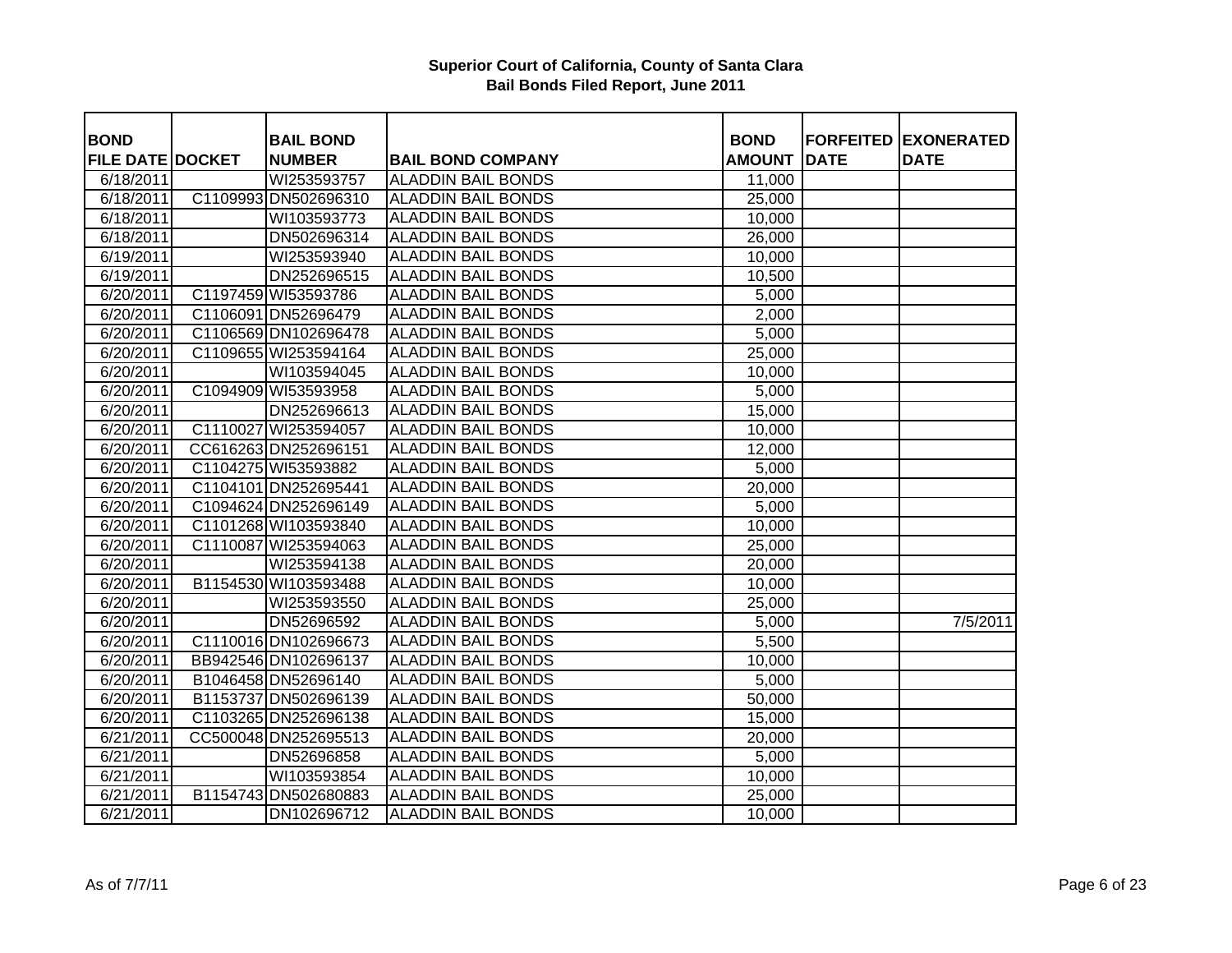| <b>BOND</b>             | <b>BAIL BOND</b>     |                                 | <b>BOND</b>   |             | <b>FORFEITED EXONERATED</b> |
|-------------------------|----------------------|---------------------------------|---------------|-------------|-----------------------------|
| <b>FILE DATE DOCKET</b> | <b>NUMBER</b>        | <b>BAIL BOND COMPANY</b>        | <b>AMOUNT</b> | <b>DATE</b> | <b>DATE</b>                 |
| 6/21/2011               | C1198996 DN102696699 | <b>ALADDIN BAIL BONDS</b>       | 10,000        |             |                             |
| 6/21/2011               | T9597147 DN52696700  | <b>ALADDIN BAIL BONDS</b>       | 271           |             | 6/21/2011                   |
| 6/21/2011               | B1154528 WI103593663 | <b>ALADDIN BAIL BONDS</b>       | 10,000        |             |                             |
| 6/22/2011               | CC945520 WI53591932  | <b>ALADDIN BAIL BONDS</b>       | 5,000         | 7/5/2011    |                             |
| 6/22/2011               | B1154653 DN252696623 | <b>ALADDIN BAIL BONDS</b>       | 10,250        |             |                             |
| 6/22/2011               | C1089279 DN502695844 | <b>ALADDIN BAIL BONDS</b>       | 50,000        |             |                             |
| 6/22/2011               | DN252696913          | <b>ALADDIN BAIL BONDS</b>       | 25,000        |             |                             |
| 6/22/2011               | WI253594328          | <b>ALADDIN BAIL BONDS</b>       | 15,000        |             |                             |
| 6/23/2011               | B1153552 DN52696166  | <b>ALADDIN BAIL BONDS</b>       | 5,000         |             |                             |
| 6/23/2011               | F1138484 WI253594240 | <b>ALADDIN BAIL BONDS</b>       | 10,000        |             |                             |
| 6/23/2011               | C1105818 WI53594203  | <b>ALADDIN BAIL BONDS</b>       | 5,000         |             |                             |
| 6/23/2011               | CC815216 DN102697018 | <b>ALADDIN BAIL BONDS</b>       | 7,500         |             |                             |
| 6/23/2011               | C1108370 W153594065  | <b>ALADDIN BAIL BONDS</b>       | 5,000         |             |                             |
| 6/23/2011               | DN252697175          | <b>ALADDIN BAIL BONDS</b>       | 25,000        |             |                             |
| 6/23/2011               | C1108623 WI103594028 | <b>ALADDIN BAIL BONDS</b>       | 10,000        |             |                             |
| 6/23/2011               | C1105715 WI253594357 | <b>ALADDIN BAIL BONDS</b>       | 25,000        |             |                             |
| 6/23/2011               | F1138491 DN502696806 | <b>ALADDIN BAIL BONDS</b>       | 40,000        | 6/23/2011   |                             |
| 6/23/2011               | B1153898 DN252695957 | <b>ALADDIN BAIL BONDS</b>       | 25,000        |             |                             |
| 6/23/2011               | C1077722 WI253594420 | <b>ALADDIN BAIL BONDS</b>       | 15,000        |             | 6/24/2011                   |
| 6/23/2011               | WI103594470          | <b>ALADDIN BAIL BONDS</b>       | 10,000        |             |                             |
| 6/23/2011               | WI53594479           | <b>ALADDIN BAIL BONDS</b>       | 5,000         |             |                             |
| 6/24/2011               | B1153380 DN252697017 | <b>ALADDIN BAIL BONDS</b>       | 15,000        |             |                             |
| 6/24/2011               | B1050480 WI103593855 | <b>ALADDIN BAIL BONDS</b>       | 10,000        |             |                             |
| 6/24/2011               | CC963877 WI253593440 | <b>ALADDIN BAIL BONDS</b>       | 25,000        |             |                             |
| 6/24/2011               | B1153864 WI53594421  | <b>ALADDIN BAIL BONDS</b>       | 5,000         |             |                             |
| 6/24/2011               | C1100256 DN52646397  | <b>ALADDIN BAIL BONDS</b>       | 5,000         |             |                             |
| 6/24/2011               | C1106633 WI53594557  | <b>ALADDIN BAIL BONDS</b>       | 5,000         |             |                             |
| 6/24/2011               | F1138570 DN102696999 | <b>ALADDIN BAIL BONDS</b>       | 10,000        |             |                             |
| 6/27/2011               | WI503594851          | <b>ALADDIN BAIL BONDS</b>       | 30,000        |             |                             |
| 6/27/2011               | DN1002697645         | <b>ALADDIN BAIL BONDS</b>       | 40,000        |             |                             |
| 6/27/2011               |                      | DN1002697604 ALADDIN BAIL BONDS | 57,000        |             |                             |
| 6/27/2011               | WI253594590          | <b>ALADDIN BAIL BONDS</b>       | 20,000        |             |                             |
| 6/27/2011               | C1110379 DN252697554 | <b>ALADDIN BAIL BONDS</b>       | 25,000        |             |                             |
| 6/27/2011               | DN102697053          | <b>ALADDIN BAIL BONDS</b>       | 10,000        |             |                             |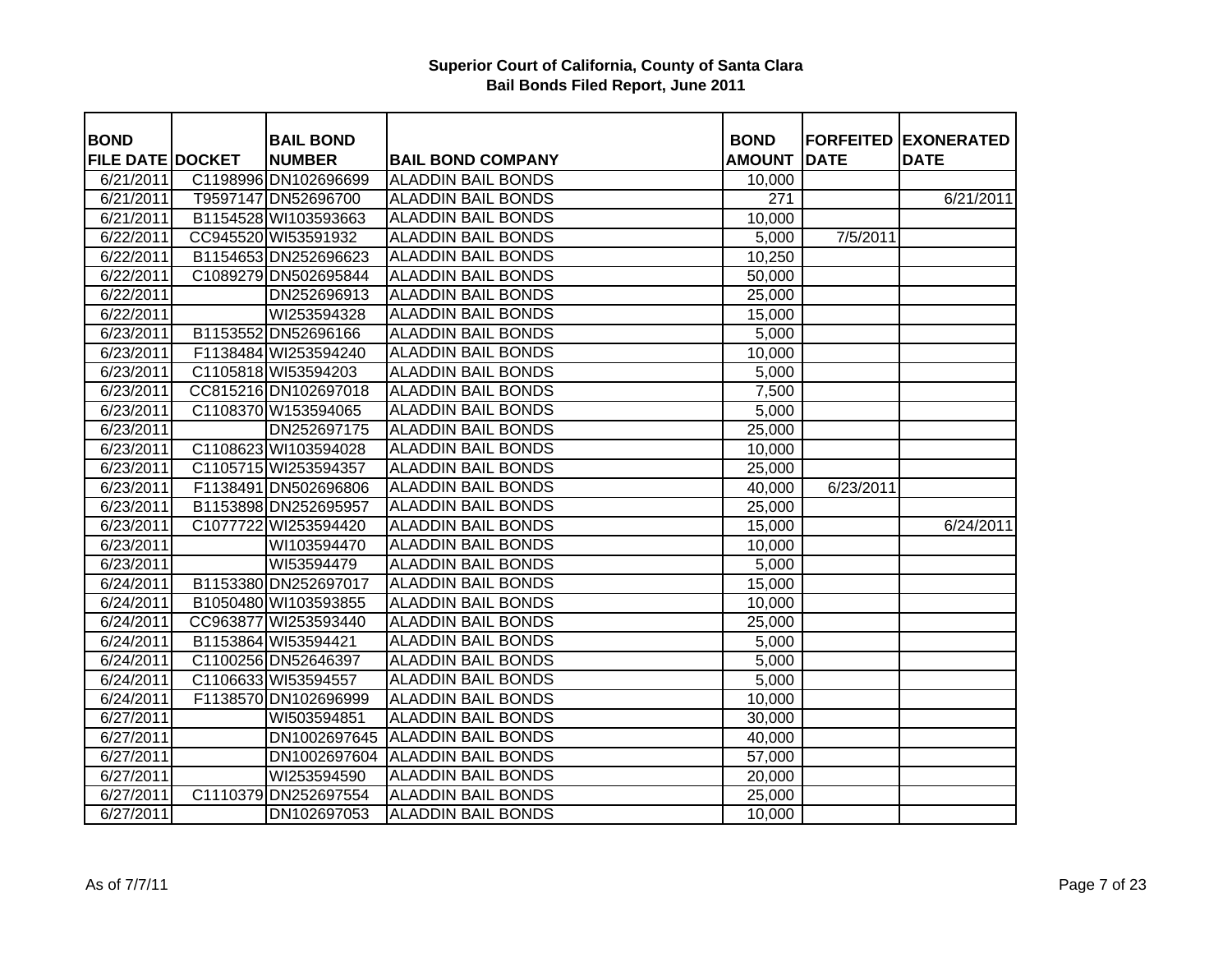| <b>BOND</b>             |          | <b>BAIL BOND</b>      |                           | <b>BOND</b>   |             | <b>FORFEITED EXONERATED</b> |
|-------------------------|----------|-----------------------|---------------------------|---------------|-------------|-----------------------------|
| <b>FILE DATE DOCKET</b> |          | <b>NUMBER</b>         | <b>BAIL BOND COMPANY</b>  | <b>AMOUNT</b> | <b>DATE</b> | <b>DATE</b>                 |
| 6/27/2011               |          | DN252697140           | <b>ALADDIN BAIL BONDS</b> | 25,000        |             |                             |
| 6/27/2011               |          | C1110100 DN52696309   | <b>ALADDIN BAIL BONDS</b> | 5,000         |             |                             |
| 6/27/2011               |          | DN252697449           | <b>ALADDIN BAIL BONDS</b> | 25,000        |             |                             |
| 6/27/2011               |          | CC939768 DN52697450   | <b>ALADDIN BAIL BONDS</b> | 3,000         |             |                             |
| 6/27/2011               |          | CC942594 DN52697451   | <b>ALADDIN BAIL BONDS</b> | 1,000         |             |                             |
| 6/27/2011               |          | C1088811 DN52697452   | <b>ALADDIN BAIL BONDS</b> | 1,000         |             |                             |
| 6/27/2011               |          | WI253594858           | <b>ALADDIN BAIL BONDS</b> | 10,000        |             |                             |
| 6/27/2011               |          | C1107043 DN102697241  | <b>ALADDIN BAIL BONDS</b> | 5,000         |             |                             |
| 6/27/2011               |          | C1104370 DN252697323  | <b>ALADDIN BAIL BONDS</b> | 15,000        |             |                             |
| 6/27/2011               |          | FF932302 WI103594522  | <b>ALADDIN BAIL BONDS</b> | 10,000        |             |                             |
| 6/27/2011               |          | F1034814 WI103594521  | <b>ALADDIN BAIL BONDS</b> | 10,000        |             |                             |
| 6/27/2011               |          | F1036079 WI103594520  | <b>ALADDIN BAIL BONDS</b> | 10,000        |             |                             |
| 6/27/2011               |          | F1036233 WI103594523  | <b>ALADDIN BAIL BONDS</b> | 10,000        |             |                             |
| 6/27/2011               |          | C1109814 WI253594789  | <b>ALADDIN BAIL BONDS</b> | 22,000        |             |                             |
| 6/27/2011               |          | C1103105 DN102697578  | <b>ALADDIN BAIL BONDS</b> | 10,000        |             | 6/28/2011                   |
| 6/27/2011               |          | DN502697431           | <b>ALADDIN BAIL BONDS</b> | 25,000        |             |                             |
| 6/28/2011               |          | C1109879 DN502697852  | <b>ALADDIN BAIL BONDS</b> | 35,000        |             |                             |
| 6/28/2011               |          | WI103595077           | <b>ALADDIN BAIL BONDS</b> | 10,000        |             |                             |
| 6/28/2011               | B1048641 | DN102697119           | <b>ALADDIN BAIL BONDS</b> | 6,000         |             |                             |
| 6/28/2011               |          | WI253595056           | <b>ALADDIN BAIL BONDS</b> | 10,000        |             |                             |
| 6/28/2011               |          | WI253595126           | <b>ALADDIN BAIL BONDS</b> | 20,000        |             |                             |
| 6/28/2011               |          | C1109926 WI103594980  | <b>ALADDIN BAIL BONDS</b> | 10,000        |             |                             |
| 6/28/2011               |          | DN502697989           | <b>ALADDIN BAIL BONDS</b> | 30,000        |             |                             |
| 6/28/2011               |          | DN252697565           | <b>ALADDIN BAIL BONDS</b> | 15,000        |             |                             |
| 6/28/2011               |          | DN252697807           | <b>ALADDIN BAIL BONDS</b> | 10,000        |             |                             |
| 6/28/2011               |          | F1138800 WI1003594878 | <b>ALADDIN BAIL BONDS</b> | 100,000       |             |                             |
| 6/28/2011               |          | DN252697753           | <b>ALADDIN BAIL BONDS</b> | 22,000        |             |                             |
| 6/28/2011               |          | C1073829 DN252697754  | <b>ALADDIN BAIL BONDS</b> | 15,000        |             |                             |
| 6/28/2011               |          | C1108238 WI103594538  | <b>ALADDIN BAIL BONDS</b> | 10,000        |             |                             |
| 6/28/2011               |          | DN252697675           | <b>ALADDIN BAIL BONDS</b> | 25,000        |             |                             |
| 6/28/2011               |          | C1109808 WI1003594993 | <b>ALADDIN BAIL BONDS</b> | 100,000       |             |                             |
| 6/28/2011               |          | WI503594774           | <b>ALADDIN BAIL BONDS</b> | 30,000        |             |                             |
| 6/28/2011               |          | WI253594764           | <b>ALADDIN BAIL BONDS</b> | 15,000        |             |                             |
| 6/28/2011               |          | WI253594761           | <b>ALADDIN BAIL BONDS</b> | 10,000        |             |                             |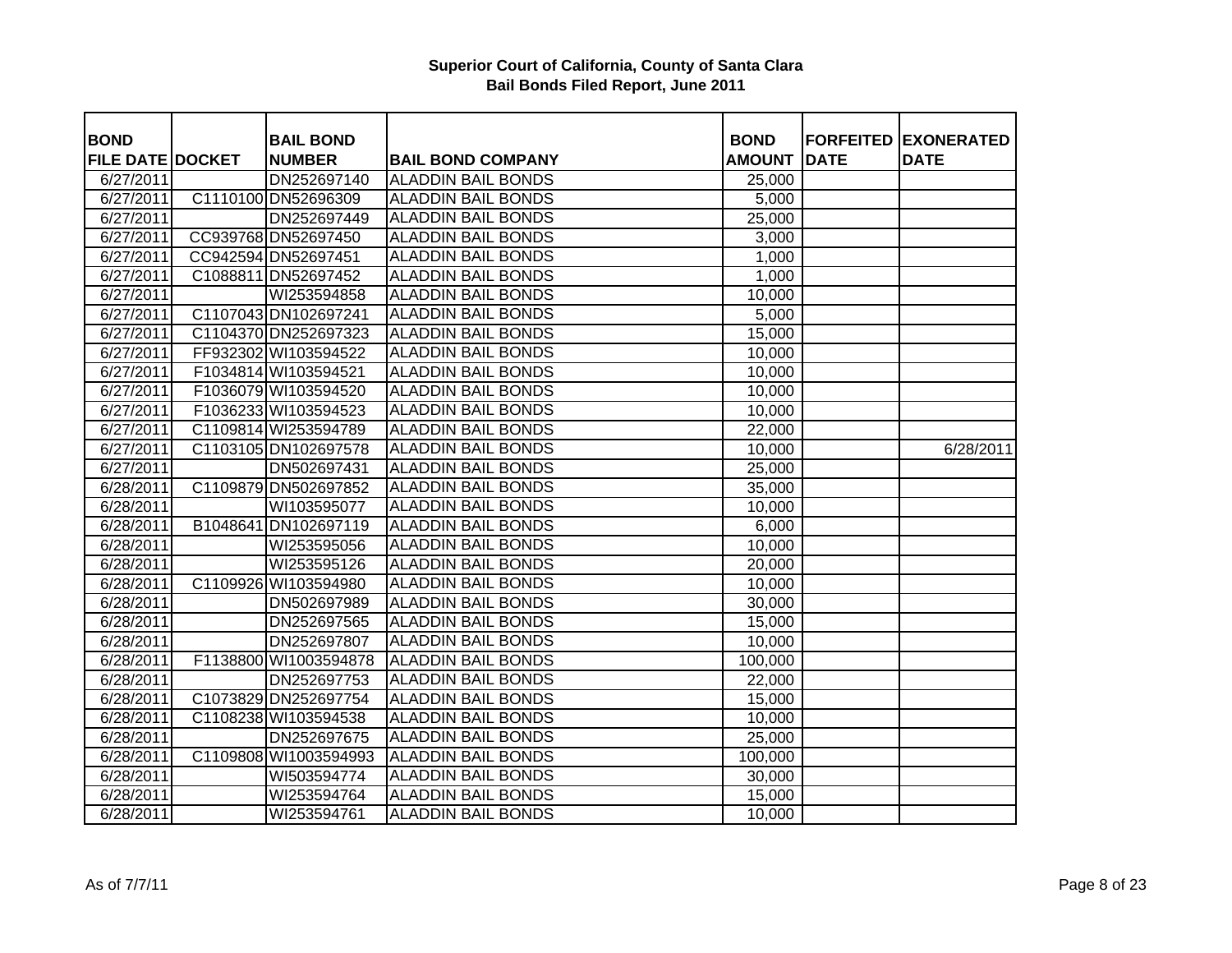| <b>BOND</b>             | <b>BAIL BOND</b>     |                                 | <b>BOND</b>   |             | <b>FORFEITED EXONERATED</b> |
|-------------------------|----------------------|---------------------------------|---------------|-------------|-----------------------------|
| <b>FILE DATE DOCKET</b> | <b>NUMBER</b>        | <b>BAIL BOND COMPANY</b>        | <b>AMOUNT</b> | <b>DATE</b> | <b>DATE</b>                 |
| 6/28/2011               | C1110322 DN502697859 | <b>ALADDIN BAIL BONDS</b>       | 50,000        |             |                             |
| 6/28/2011               | C1077315 DN252696412 | <b>ALADDIN BAIL BONDS</b>       | 15,000        |             |                             |
| 6/28/2011               | DN252697596          | <b>ALADDIN BAIL BONDS</b>       | 10,000        |             |                             |
| 6/28/2011               | DN252697869          | <b>ALADDIN BAIL BONDS</b>       | 11,000        |             |                             |
| 6/28/2011               | C1110322 WI503595067 | <b>ALADDIN BAIL BONDS</b>       | 50,000        |             |                             |
| 6/29/2011               | B1152760 WI103595042 | <b>ALADDIN BAIL BONDS</b>       | 5,000         |             |                             |
| 6/29/2011               | WI103595211          | <b>ALADDIN BAIL BONDS</b>       | 6,000         |             |                             |
| 6/29/2011               | F1138905 WI503595062 | <b>ALADDIN BAIL BONDS</b>       | 50,000        |             |                             |
| 6/29/2011               | DN102695869          | <b>ALADDIN BAIL BONDS</b>       | 10,000        |             |                             |
| 6/30/2011               | C1107232 WI53595305  | <b>ALADDIN BAIL BONDS</b>       | 5,000         |             |                             |
| 6/30/2011               | C1110031 DN102698145 | <b>ALADDIN BAIL BONDS</b>       | 10,000        |             |                             |
| 6/30/2011               | BB941367 DN252697433 | <b>ALADDIN BAIL BONDS</b>       | 20,000        |             |                             |
| 6/30/2011               | C1104974 DN52698052  | <b>ALADDIN BAIL BONDS</b>       | 5,000         |             |                             |
| 6/30/2011               | C1105347 DN502698026 | <b>ALADDIN BAIL BONDS</b>       | 30,000        |             |                             |
| 6/30/2011               | C1107082 WI103595269 | <b>ALADDIN BAIL BONDS</b>       | 10,000        |             | 7/6/2011                    |
| 6/30/2011               | F1137460 WI253595144 | <b>ALADDIN BAIL BONDS</b>       | 20,000        |             |                             |
| 6/30/2011               | WI103595360          | <b>ALADDIN BAIL BONDS</b>       | 10,000        |             |                             |
| 6/30/2011               | CC898769 DN252698098 | <b>ALADDIN BAIL BONDS</b>       | 15,000        |             | 7/1/2011                    |
| 6/28/2011               | B1154342 A2500550085 | <b>ALAN DAVIDSON BAIL BONDS</b> | 5,000         |             |                             |
| 6/30/2011               | BB405433 A2500555582 | <b>ALAN DAVIDSON BAIL BONDS</b> | 20,000        |             |                             |
| 6/1/2011                | F1137140 A72245367   | <b>ALICE CORTEZ BAIL BONDS</b>  | 7,000         |             |                             |
| 6/13/2011               | F1138758 A152175112  | <b>ALICE CORTEZ BAIL BONDS</b>  | 10,000        |             |                             |
| 6/13/2011               | F1036096 A302121397  | <b>ALICE CORTEZ BAIL BONDS</b>  | 20,000        |             |                             |
| 6/20/2011               | F1138532 A72247573   | <b>ALICE CORTEZ BAIL BONDS</b>  | 5,000         |             |                             |
| 6/21/2011               | A302124656           | <b>ALICE CORTEZ BAIL BONDS</b>  | 25,000        |             |                             |
| 6/21/2011               | F1137701 AUL2078433  | <b>ALICE CORTEZ BAIL BONDS</b>  | 50,000        |             |                             |
| 6/21/2011               | AUL2078776           | <b>ALICE CORTEZ BAIL BONDS</b>  | 50,000        |             |                             |
| 6/24/2011               | B1046835 A72247574   | <b>ALICE CORTEZ BAIL BONDS</b>  | 5,000         |             |                             |
| 6/1/2011                | 5111588734           | <b>ALL PRO BAIL BONDS</b>       | 10,000        |             |                             |
| 6/2/2011                | CC950289 5801038613  | <b>ALL PRO BAIL BONDS</b>       | 500           | 7/5/2011    |                             |
| 6/3/2011                | C1070673 5111602467  | ALL PRO BAIL BONDS              | 7,500         |             |                             |
| 6/3/2011                | B1153618 5111601639  | <b>ALL PRO BAIL BONDS</b>       | 10,000        |             |                             |
| 6/4/2011                | C1109576 5111601600  | <b>ALL PRO BAIL BONDS</b>       | 11,000        |             |                             |
| 6/4/2011                | C1110382 5550685849  | <b>ALL PRO BAIL BONDS</b>       | 30,000        |             |                             |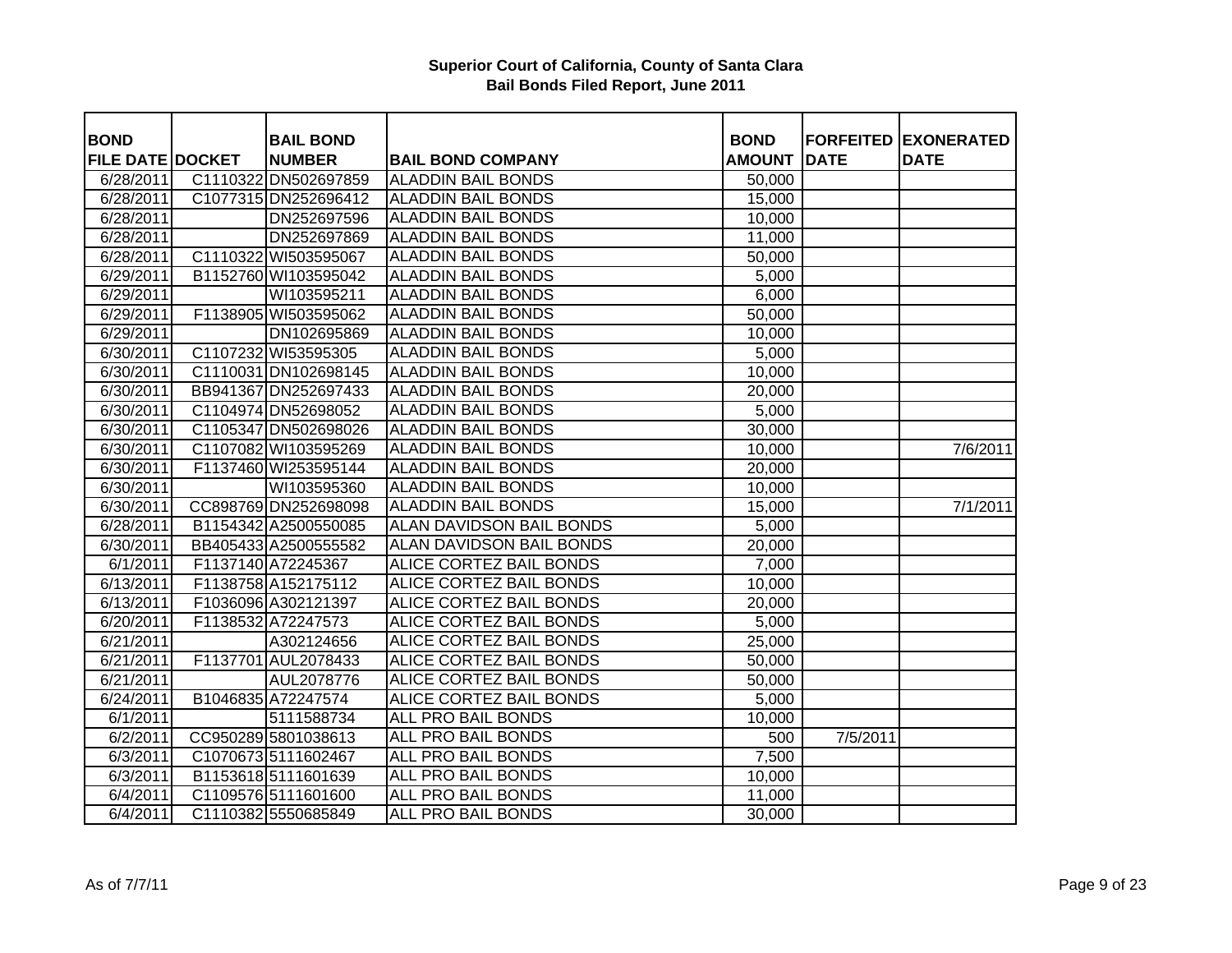| <b>BOND</b>             | <b>BAIL BOND</b>    |                           | <b>BOND</b>        |             | <b>FORFEITED EXONERATED</b> |
|-------------------------|---------------------|---------------------------|--------------------|-------------|-----------------------------|
| <b>FILE DATE DOCKET</b> | <b>NUMBER</b>       | <b>BAIL BOND COMPANY</b>  | <b>AMOUNT</b>      | <b>DATE</b> | <b>DATE</b>                 |
| 6/6/2011                | B1153571 5111596737 | <b>ALL PRO BAIL BONDS</b> | 10,000             |             |                             |
| 6/6/2011                | C1199724 5271215143 | <b>ALL PRO BAIL BONDS</b> | 15,000             |             |                             |
| 6/6/2011                | C1109906 5550688655 | <b>ALL PRO BAIL BONDS</b> | 50,000             |             |                             |
| 6/6/2011                | 5550685852          | <b>ALL PRO BAIL BONDS</b> | 35,000             |             | 7/5/2011                    |
| 6/6/2011                | C1079493 5111601598 | ALL PRO BAIL BONDS        | $\overline{5,000}$ |             |                             |
| 6/6/2011                | C1096298 5800999793 | ALL PRO BAIL BONDS        | 1,000              |             |                             |
| 6/6/2011                | C1101766 5801039623 | ALL PRO BAIL BONDS        | 5,000              |             |                             |
| 6/6/2011                | C1068046 5111601613 | ALL PRO BAIL BONDS        | 1,000              |             |                             |
| $\sqrt{6}/7/2011$       | C1103926 5550690263 | ALL PRO BAIL BONDS        | 25,000             |             |                             |
| 6/7/2011                | C1108920 5271215185 | ALL PRO BAIL BONDS        | 15,000             | 6/20/2011   |                             |
| 6/7/2011                | 5271215169          | <b>ALL PRO BAIL BONDS</b> | 16,000             |             |                             |
| 6/8/2011                | C1100929 5111596740 | ALL PRO BAIL BONDS        | 7,500              |             |                             |
| 6/8/2011                | C1106766 5271215172 | <b>ALL PRO BAIL BONDS</b> | 25,000             |             |                             |
| 6/8/2011                | C1072129 5271253994 | <b>ALL PRO BAIL BONDS</b> | 15,000             |             |                             |
| 6/8/2011                | C1105851 5801032132 | <b>ALL PRO BAIL BONDS</b> | 5,000              |             |                             |
| 6/9/2011                | C1095019 5800985545 | <b>ALL PRO BAIL BONDS</b> | 5,000              |             |                             |
| 6/9/2011                | C1108684 5271215198 | <b>ALL PRO BAIL BONDS</b> | 25,000             |             |                             |
| 6/11/2011               | C1109837 5800999805 | <b>ALL PRO BAIL BONDS</b> | 1,000              |             |                             |
| 6/12/2011               | 5271222248          | <b>ALL PRO BAIL BONDS</b> | 15,000             |             |                             |
| $\sqrt{6}/12/2011$      | C1110300 5550690867 | <b>ALL PRO BAIL BONDS</b> | 50,000             |             |                             |
| 6/12/2011               | 5111596779          | <b>ALL PRO BAIL BONDS</b> | 11,000             |             |                             |
| 6/13/2011               | F1138824 5800999780 | <b>ALL PRO BAIL BONDS</b> | 5,000              |             |                             |
| 6/13/2011               | C1107533 5271222219 | <b>ALL PRO BAIL BONDS</b> | 20,000             |             |                             |
| 6/13/2011               | C1092876 5111596766 | <b>ALL PRO BAIL BONDS</b> | 10,000             |             |                             |
| 6/14/2011               | C1103119 5550690870 | <b>ALL PRO BAIL BONDS</b> | 30,000             |             |                             |
| 6/14/2011               | F1138827 5271222206 | <b>ALL PRO BAIL BONDS</b> | 20,000             |             |                             |
| 6/15/2011               | B1154206 5111609862 | ALL PRO BAIL BONDS        | 10,000             |             |                             |
| 6/15/2011               | CC823317 5271222277 | <b>ALL PRO BAIL BONDS</b> | 25,000             |             | 7/5/2011                    |
| 6/15/2011               | FF720401 5271222264 | <b>ALL PRO BAIL BONDS</b> | 20,000             |             | 7/5/2011                    |
| 6/16/2011               | C1104718 5800999818 | ALL PRO BAIL BONDS        | 5,000              |             |                             |
| 6/17/2011               | B1154771 5111601626 | ALL PRO BAIL BONDS        | 10,000             |             |                             |
| 6/17/2011               | C1109475 5550690883 | ALL PRO BAIL BONDS        | 50,000             |             |                             |
| 6/20/2011               | CC946909 5111632062 | <b>ALL PRO BAIL BONDS</b> | 10,000             |             |                             |
| 6/20/2011               | C1107759 5550690854 | <b>ALL PRO BAIL BONDS</b> | 50,000             |             |                             |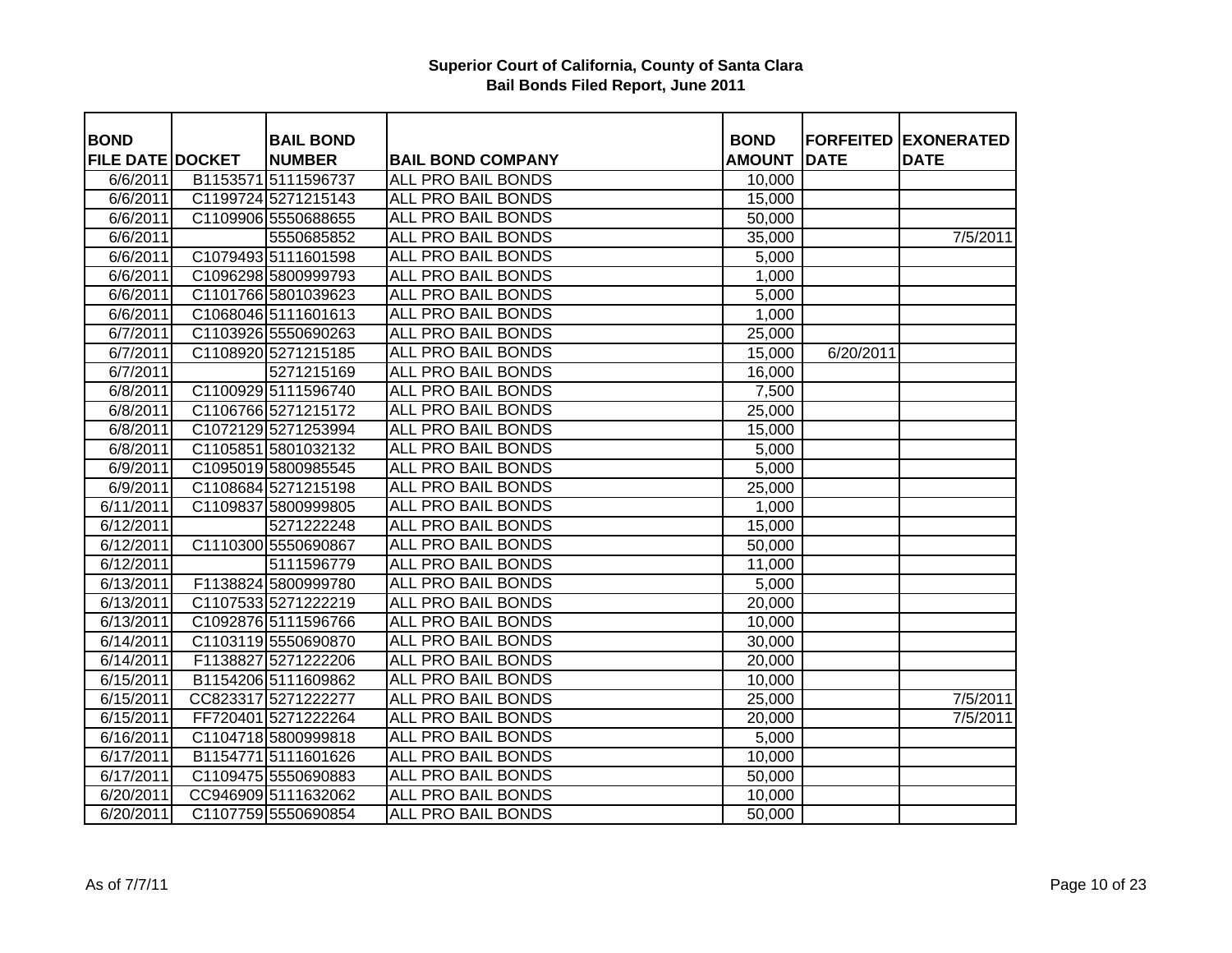| <b>BOND</b>             |          | <b>BAIL BOND</b>     |                            | <b>BOND</b>   |             | <b>FORFEITED EXONERATED</b> |
|-------------------------|----------|----------------------|----------------------------|---------------|-------------|-----------------------------|
| <b>FILE DATE DOCKET</b> |          | <b>NUMBER</b>        | <b>BAIL BOND COMPANY</b>   | <b>AMOUNT</b> | <b>DATE</b> | <b>DATE</b>                 |
| 6/21/2011               |          | 5111604234           | <b>ALL PRO BAIL BONDS</b>  | 10,000        |             |                             |
| 6/21/2011               |          | C1110096 5271222293  | <b>ALL PRO BAIL BONDS</b>  | 25,000        |             |                             |
| 6/21/2011               |          | 5271222280           | <b>ALL PRO BAIL BONDS</b>  | 15,000        |             |                             |
| 6/23/2011               |          | F1138531 5800999834  | <b>ALL PRO BAIL BONDS</b>  | 5,000         |             |                             |
| 6/23/2011               |          | C1108144 5801003394  | ALL PRO BAIL BONDS         | 5,000         |             |                             |
| 6/23/2011               |          | C1103480 5800999847  | ALL PRO BAIL BONDS         | 5,000         |             |                             |
| 6/23/2011               |          | 5111604247           | ALL PRO BAIL BONDS         | 10,000        |             |                             |
| 6/24/2011               |          | B1154610 5111604250  | ALL PRO BAIL BONDS         | 10,000        |             |                             |
| 6/24/2011               |          | C1109608 5271222222  | ALL PRO BAIL BONDS         | 20,000        |             |                             |
| 6/27/2011               |          | 5271268149           | ALL PRO BAIL BONDS         | 25,000        |             |                             |
| 6/27/2011               | C1110377 | 5271268136           | <b>ALL PRO BAIL BONDS</b>  | 25,000        |             |                             |
| 6/28/2011               |          | C1104665 5111604263  | <b>ALL PRO BAIL BONDS</b>  | 10,000        |             |                             |
| 6/28/2011               |          | 5271229036           | <b>ALL PRO BAIL BONDS</b>  | 15,000        |             |                             |
| 6/29/2011               |          | C1109474 5271229023  | <b>ALL PRO BAIL BONDS</b>  | 20,000        |             |                             |
| 6/30/2011               |          | 5111615410           | <b>ALL PRO BAIL BONDS</b>  | 10,000        |             |                             |
| 6/30/2011               |          | C1091328 5111610259  | <b>ALL PRO BAIL BONDS</b>  | 10,000        |             |                             |
| 6/30/2011               |          | 5271229049           | <b>ALL PRO BAIL BONDS</b>  | 25,000        |             |                             |
| 6/30/2011               |          | C1100498 5105201627  | <b>ALL PRO BAIL BONDS</b>  | 100,000       |             |                             |
| 6/30/2011               |          | C1103293 5550695552  | <b>ALL PRO BAIL BONDS</b>  | 50,000        |             |                             |
| 6/30/2011               |          | 5111643798           | <b>ALL PRO BAIL BONDS</b>  | 10,000        |             |                             |
| 6/2/2011                |          | CC933587 IS50K65836  | <b>AMIGO BAIL BONDS</b>    | 10,000        |             |                             |
| 6/3/2011                |          | CC948970 IS50K64881  | <b>AMIGO BAIL BONDS</b>    | 20,000        |             |                             |
| 6/7/2011                |          | C1108739 IS30K110677 | <b>AMIGO BAIL BONDS</b>    | 25,000        |             |                             |
| $\sqrt{6/16/2011}$      |          | C1107528 IS30K110681 | <b>AMIGO BAIL BONDS</b>    | 5,000         |             |                             |
| 6/17/2011               |          | C1110306 IS30K111552 | <b>AMIGO BAIL BONDS</b>    | 10,000        |             |                             |
| 6/20/2011               |          | F1036094 IS30K111329 | <b>AMIGO BAIL BONDS</b>    | 5,000         |             |                             |
| 6/27/2011               |          | IS30K111760          | <b>AMIGO BAIL BONDS</b>    | 10,000        |             |                             |
| 6/29/2011               |          | CC828233 A302123540  | <b>ASAP BAIL BONDS</b>     | 25,000        |             |                             |
| 6/1/2011                |          | C1108941 T1050292713 | <b>BAD BOYS BAIL BONDS</b> | 10,000        |             |                             |
| 6/1/2011                |          | B1153007 T550292692  | <b>BAD BOYS BAIL BONDS</b> | 5,000         |             |                             |
| 6/1/2011                |          | B1152153 T2550296780 | <b>BAD BOYS BAIL BONDS</b> | 20,000        |             |                             |
| 6/1/2011                |          | B1154677 T1050292716 | <b>BAD BOYS BAIL BONDS</b> | 10,000        |             |                             |
| 6/1/2011                |          | F1138349 T1050292714 | <b>BAD BOYS BAIL BONDS</b> | 6,000         | 6/10/2011   |                             |
| 6/1/2011                |          | B1153913 T550292689  | <b>BAD BOYS BAIL BONDS</b> | 5,000         |             |                             |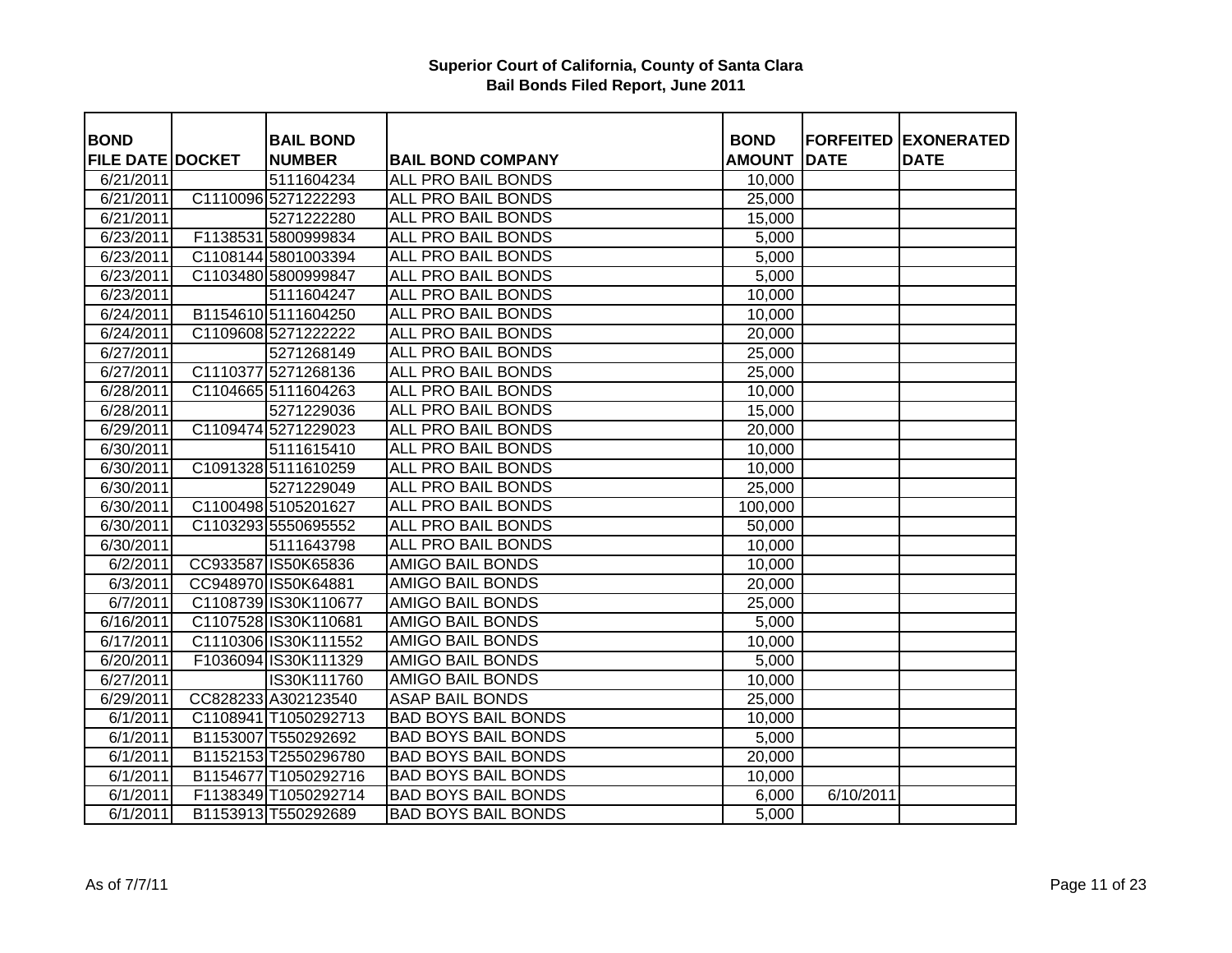| <b>BOND</b>             | <b>BAIL BOND</b>      |                            | <b>BOND</b>   |             | <b>FORFEITED EXONERATED</b> |
|-------------------------|-----------------------|----------------------------|---------------|-------------|-----------------------------|
| <b>FILE DATE DOCKET</b> | <b>NUMBER</b>         | <b>BAIL BOND COMPANY</b>   | <b>AMOUNT</b> | <b>DATE</b> | <b>DATE</b>                 |
| 6/1/2011                | T2550296783           | <b>BAD BOYS BAIL BONDS</b> | 15,000        |             | 6/28/2011                   |
| 6/1/2011                | B1152790 T1050296762  | <b>BAD BOYS BAIL BONDS</b> | 5,000         |             |                             |
| 6/1/2011                | T2550296785           | <b>BAD BOYS BAIL BONDS</b> | 16,000        |             | 6/28/2011                   |
| 6/1/2011                | B1154264 T5050296505  | <b>BAD BOYS BAIL BONDS</b> | 35,000        |             |                             |
| 6/1/2011                | B1153915 T550292690   | <b>BAD BOYS BAIL BONDS</b> | 5,000         |             |                             |
| 6/2/2011                | C1106155 T550296460   | <b>BAD BOYS BAIL BONDS</b> | 5,000         |             |                             |
| 6/2/2011                | B1154467 T10050293026 | <b>BAD BOYS BAIL BONDS</b> | 60,000        | 6/13/2011   |                             |
| 6/3/2011                | C1109756 T2550296788  | <b>BAD BOYS BAIL BONDS</b> | 15,000        |             |                             |
| 6/3/2011                | T2550292745           | <b>BAD BOYS BAIL BONDS</b> | 25,000        |             | 6/17/2011                   |
| 6/3/2011                | T550296457            | <b>BAD BOYS BAIL BONDS</b> | 1,000         |             |                             |
| 6/3/2011                | C1109387 T2550296786  | <b>BAD BOYS BAIL BONDS</b> | 25,000        |             |                             |
| 6/4/2011                | T2550292742           | <b>BAD BOYS BAIL BONDS</b> | 11,000        |             |                             |
| 6/4/2011                | T1050296473           | <b>BAD BOYS BAIL BONDS</b> | 10,000        |             | 7/1/2011                    |
| 6/6/2011                | C1109372 T50050278673 | <b>BAD BOYS BAIL BONDS</b> | 101,000       |             |                             |
| 6/6/2011                | T1050296858           | <b>BAD BOYS BAIL BONDS</b> | 10,000        |             |                             |
| 6/6/2011                | C1108988 T2550292740  | <b>BAD BOYS BAIL BONDS</b> | 20,000        | 6/28/2011   |                             |
| 6/6/2011                | C1066493 T550296841   | <b>BAD BOYS BAIL BONDS</b> | 5,000         |             |                             |
| 6/6/2011                | C1106941 T2550296787  | <b>BAD BOYS BAIL BONDS</b> | 15,000        |             |                             |
| 6/6/2011                | C1108516 T5050297469  | <b>BAD BOYS BAIL BONDS</b> | 5,000         |             |                             |
| 6/6/2011                | T2550292994           | <b>BAD BOYS BAIL BONDS</b> | 20,000        |             | 7/5/2011                    |
| 6/6/2011                | C1085125 T1050296477  | <b>BAD BOYS BAIL BONDS</b> | 5,000         |             |                             |
| 6/6/2011                | C1106381 T550297004   | <b>BAD BOYS BAIL BONDS</b> | 5,000         |             |                             |
| 6/7/2011                | C1199589 T550297005   | <b>BAD BOYS BAIL BONDS</b> | 5,000         |             |                             |
| 6/7/2011                | T1050296474           | <b>BAD BOYS BAIL BONDS</b> | 10,000        |             |                             |
| 6/7/2011                | C1077485 T1050296857  | <b>BAD BOYS BAIL BONDS</b> | 10,000        |             |                             |
| 6/7/2011                | B1154440 T2550296790  | <b>BAD BOYS BAIL BONDS</b> | 25,000        |             |                             |
| 6/7/2011                | F1138740 T5050293013  | <b>BAD BOYS BAIL BONDS</b> | 30,000        |             |                             |
| 6/7/2011                | B1154744 T2550292741  | <b>BAD BOYS BAIL BONDS</b> | 25,000        |             |                             |
| 6/8/2011                | C1080160 T550296456   | <b>BAD BOYS BAIL BONDS</b> | 5,000         |             |                             |
| 6/8/2011                | C1106651 T550296458   | <b>BAD BOYS BAIL BONDS</b> | 5,000         |             |                             |
| 6/8/2011                | T2550296778           | <b>BAD BOYS BAIL BONDS</b> | 25,000        |             | 6/21/2011                   |
| 6/8/2011                | T5050297072           | <b>BAD BOYS BAIL BONDS</b> | 35,000        |             | 7/5/2011                    |
| 6/8/2011                | T1050296856           | <b>BAD BOYS BAIL BONDS</b> | 10,000        |             |                             |
| 6/9/2011                | B1154362 T5050297070  | <b>BAD BOYS BAIL BONDS</b> | 40,000        |             |                             |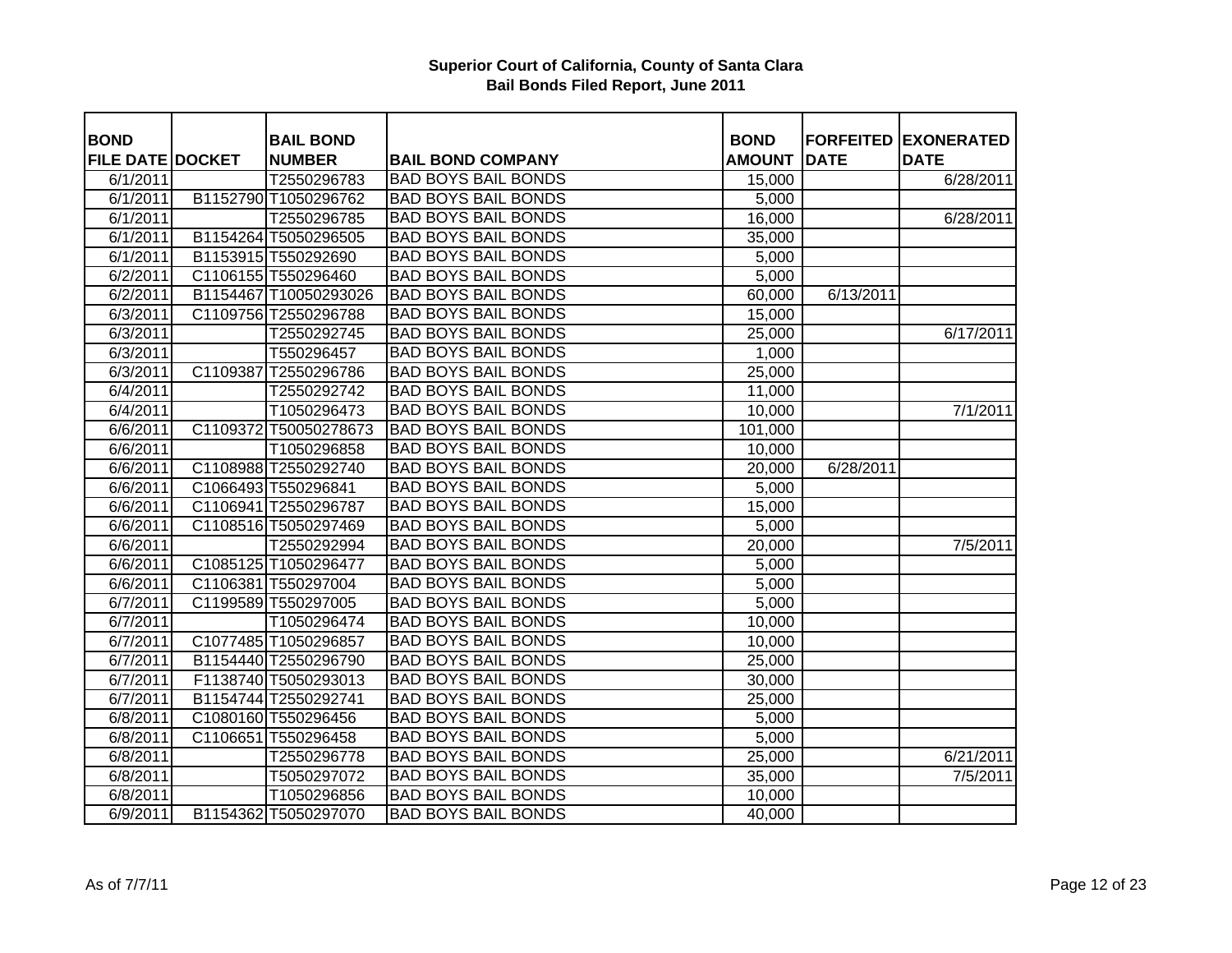| <b>BOND</b>             | <b>BAIL BOND</b>      |                            | <b>BOND</b>   |             | <b>FORFEITED EXONERATED</b> |
|-------------------------|-----------------------|----------------------------|---------------|-------------|-----------------------------|
| <b>FILE DATE DOCKET</b> | <b>NUMBER</b>         | <b>BAIL BOND COMPANY</b>   | <b>AMOUNT</b> | <b>DATE</b> | <b>DATE</b>                 |
| 6/9/2011                | C1093590 T550296840   | <b>BAD BOYS BAIL BONDS</b> | 5,000         |             |                             |
| 6/9/2011                | C1110025 T1050296855  | <b>BAD BOYS BAIL BONDS</b> | 10,000        |             |                             |
| 6/9/2011                | C1104630 T550297398   | <b>BAD BOYS BAIL BONDS</b> | 5,000         |             |                             |
| 6/9/2011                | T550297397            | <b>BAD BOYS BAIL BONDS</b> | 5,000         |             |                             |
| 6/9/2011                | C1106642 T1050292711  | <b>BAD BOYS BAIL BONDS</b> | 6,000         |             |                             |
| 6/9/2011                | T550296839            | <b>BAD BOYS BAIL BONDS</b> | 5,000         |             |                             |
| 6/10/2011               | T5050297471           | <b>BAD BOYS BAIL BONDS</b> | 30,000        |             |                             |
| 6/10/2011               | F1138825 T2550292996  | <b>BAD BOYS BAIL BONDS</b> | 16,000        |             |                             |
| 6/10/2011               | F1138947 T5050293012  | <b>BAD BOYS BAIL BONDS</b> | 30,000        |             |                             |
| 6/11/2011               | C1109850 T550296838   | <b>BAD BOYS BAIL BONDS</b> | 1,000         |             |                             |
| 6/12/2011               | T5050296895           | <b>BAD BOYS BAIL BONDS</b> | 31,000        |             | 6/23/2011                   |
| 6/12/2011               | T1050296849           | <b>BAD BOYS BAIL BONDS</b> | 10,000        |             |                             |
| 6/13/2011               | F1138772 T1050296854  | <b>BAD BOYS BAIL BONDS</b> | 10,000        |             |                             |
| 6/13/2011               | T2550292995           | <b>BAD BOYS BAIL BONDS</b> | 25,000        |             |                             |
| 6/13/2011               | B1154392 T10050296823 | <b>BAD BOYS BAIL BONDS</b> | 85,000        |             |                             |
| 6/13/2011               | C1105553 T5050297071  | <b>BAD BOYS BAIL BONDS</b> | 50,000        |             |                             |
| 6/13/2011               | C1083694 T1050296852  | <b>BAD BOYS BAIL BONDS</b> | 10,000        |             |                             |
| 6/13/2011               | C1101587 T550297399   | <b>BAD BOYS BAIL BONDS</b> | 5,000         |             |                             |
| 6/13/2011               | CC812368 T550296837   | <b>BAD BOYS BAIL BONDS</b> | 5,000         |             |                             |
| 6/14/2011               | T5050297656           | <b>BAD BOYS BAIL BONDS</b> | 50,000        |             |                             |
| 6/14/2011               | B1153891 T550297400   | <b>BAD BOYS BAIL BONDS</b> | 5,000         |             |                             |
| 6/14/2011               | CC469822 T1050287265  | <b>BAD BOYS BAIL BONDS</b> | 5,000         |             |                             |
| 6/14/2011               | C1104293 T550297396   | <b>BAD BOYS BAIL BONDS</b> | 5,000         |             |                             |
| 6/14/2011               | B1154745 T2550296878  | <b>BAD BOYS BAIL BONDS</b> | 25,000        |             |                             |
| 6/15/2011               | C1106218 T550297609   | <b>BAD BOYS BAIL BONDS</b> | 5,000         |             | 6/29/2011                   |
| $\sqrt{6/15/2011}$      | T10050296825          | <b>BAD BOYS BAIL BONDS</b> | 100,000       |             |                             |
| 6/15/2011               | C1110303 T1050296847  | <b>BAD BOYS BAIL BONDS</b> | 10,000        |             |                             |
| 6/16/2011               | CC964239 T550296836   | <b>BAD BOYS BAIL BONDS</b> | 5,000         |             |                             |
| 6/16/2011               | T5050274313           | <b>BAD BOYS BAIL BONDS</b> | 20,000        |             |                             |
| 6/16/2011               | C1109899 T1050296850  | <b>BAD BOYS BAIL BONDS</b> | 10,000        |             |                             |
| 6/16/2011               | C1107267 T550297401   | <b>BAD BOYS BAIL BONDS</b> | 5,000         |             |                             |
| 6/16/2011               | B1151809 T10050296520 | <b>BAD BOYS BAIL BONDS</b> | 80,000        |             |                             |
| 6/17/2011               | CC818686 T550297616   | <b>BAD BOYS BAIL BONDS</b> | 1,500         |             |                             |
| 6/17/2011               | T2550296496           | <b>BAD BOYS BAIL BONDS</b> | 25,000        |             |                             |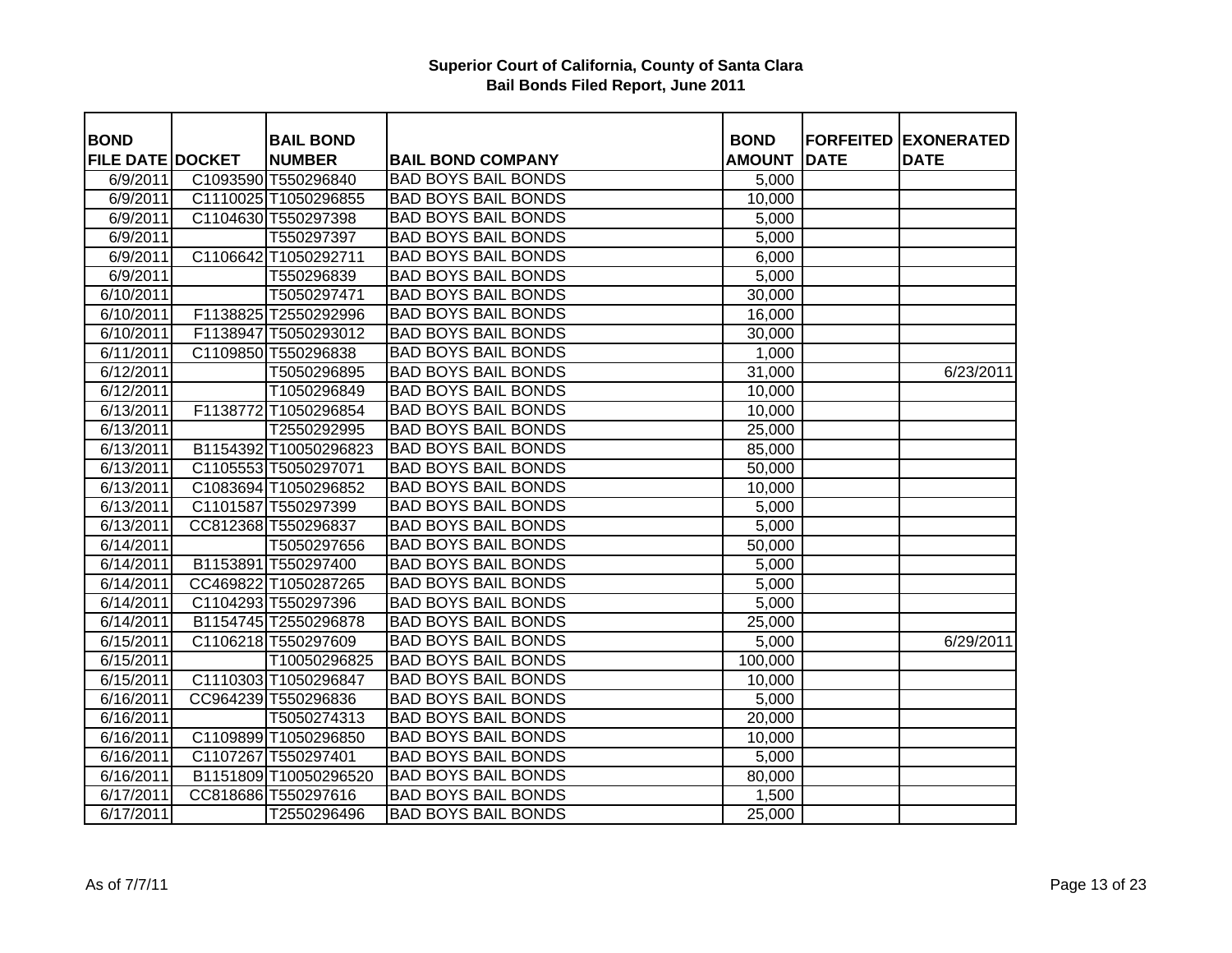| <b>BOND</b>             |          | <b>BAIL BOND</b>      |                            | <b>BOND</b>   |             | <b>FORFEITED EXONERATED</b> |
|-------------------------|----------|-----------------------|----------------------------|---------------|-------------|-----------------------------|
| <b>FILE DATE DOCKET</b> |          | <b>NUMBER</b>         | <b>BAIL BOND COMPANY</b>   | <b>AMOUNT</b> | <b>DATE</b> | <b>DATE</b>                 |
| 6/17/2011               |          | T1050297019           | <b>BAD BOYS BAIL BONDS</b> | 10,000        |             |                             |
| 6/17/2011               |          | C1100609 T1050297021  | <b>BAD BOYS BAIL BONDS</b> | 10,000        |             |                             |
| 6/17/2011               |          | T2550296492           | <b>BAD BOYS BAIL BONDS</b> | 15,000        |             |                             |
| 6/17/2011               |          | T1050296853           | <b>BAD BOYS BAIL BONDS</b> | 10,000        |             |                             |
| 6/17/2011               |          | T2550296494           | <b>BAD BOYS BAIL BONDS</b> | 25,000        |             | 7/1/2011                    |
| 6/18/2011               |          | C1109900 T550297612   | <b>BAD BOYS BAIL BONDS</b> | 5,000         |             |                             |
| 6/18/2011               |          | C1109613 T5050297657  | <b>BAD BOYS BAIL BONDS</b> | 20,000        |             |                             |
| 6/18/2011               |          | C1109596 T5050292519  | <b>BAD BOYS BAIL BONDS</b> | 50,000        |             |                             |
| 6/19/2011               |          | C1110095 T10050296826 | <b>BAD BOYS BAIL BONDS</b> | 100,000       |             |                             |
| 6/20/2011               |          | BB941602 T1050296848  | <b>BAD BOYS BAIL BONDS</b> | 10,000        |             |                             |
| 6/20/2011               |          | F1036727 T5050297733  | <b>BAD BOYS BAIL BONDS</b> | 50,000        |             |                             |
| 6/20/2011               |          | C1100005 T550297501   | <b>BAD BOYS BAIL BONDS</b> | 5,000         |             |                             |
| 6/20/2011               |          | CC803689 T550297611   | <b>BAD BOYS BAIL BONDS</b> | 5,000         |             |                             |
| 6/20/2011               |          | C1074998 T550297614   | <b>BAD BOYS BAIL BONDS</b> | 5,000         |             |                             |
| 6/20/2011               |          | C1110006 T2550292744  | <b>BAD BOYS BAIL BONDS</b> | 25,000        |             |                             |
| 6/20/2011               |          | T550297503            | <b>BAD BOYS BAIL BONDS</b> | 5,000         |             |                             |
| 6/21/2011               |          | C1066349 T5050297541  | <b>BAD BOYS BAIL BONDS</b> | 50,000        |             |                             |
| 6/21/2011               |          | CC312076 T550297502   | <b>BAD BOYS BAIL BONDS</b> | 5,000         |             |                             |
| 6/21/2011               |          | T1050297034           | <b>BAD BOYS BAIL BONDS</b> | 5,000         |             |                             |
| 6/21/2011               |          | T1050297016           | <b>BAD BOYS BAIL BONDS</b> | 10,000        |             |                             |
| 6/21/2011               |          | F1137551 T1050297020  | <b>BAD BOYS BAIL BONDS</b> | 8,000         |             |                             |
| 6/21/2011               |          | C1104870 T1050297013  | <b>BAD BOYS BAIL BONDS</b> | 10,000        |             |                             |
| 6/21/2011               |          | C1104870 T7550297672  | <b>BAD BOYS BAIL BONDS</b> | 65,000        |             |                             |
| 6/21/2011               |          | C1108808 T550297613   | <b>BAD BOYS BAIL BONDS</b> | 5,000         |             |                             |
| 6/22/2011               | C1096022 | T550297402            | <b>BAD BOYS BAIL BONDS</b> | 5,000         |             |                             |
| 6/23/2011               |          | T1050297017           | <b>BAD BOYS BAIL BONDS</b> | 10,000        |             |                             |
| 6/23/2011               |          | T2550296495           | <b>BAD BOYS BAIL BONDS</b> | 25,000        |             |                             |
| 6/23/2011               |          | T5050296894           | <b>BAD BOYS BAIL BONDS</b> | 50,000        |             |                             |
| 6/23/2011               |          | C1103709 T550297505   | <b>BAD BOYS BAIL BONDS</b> | 5,000         |             |                             |
| 6/23/2011               |          | C1106100 T2550296875  | <b>BAD BOYS BAIL BONDS</b> | 20,000        |             |                             |
| 6/24/2011               |          | B1153796 T2550297038  | <b>BAD BOYS BAIL BONDS</b> | 10,000        |             | 6/28/2011                   |
| 6/27/2011               |          | T2550297428           | <b>BAD BOYS BAIL BONDS</b> | 25,000        |             |                             |
| 6/27/2011               |          | T2550296493           | <b>BAD BOYS BAIL BONDS</b> | 20,000        |             |                             |
| 6/27/2011               |          | BB833680 T2550296856  | <b>BAD BOYS BAIL BONDS</b> | 20,000        |             |                             |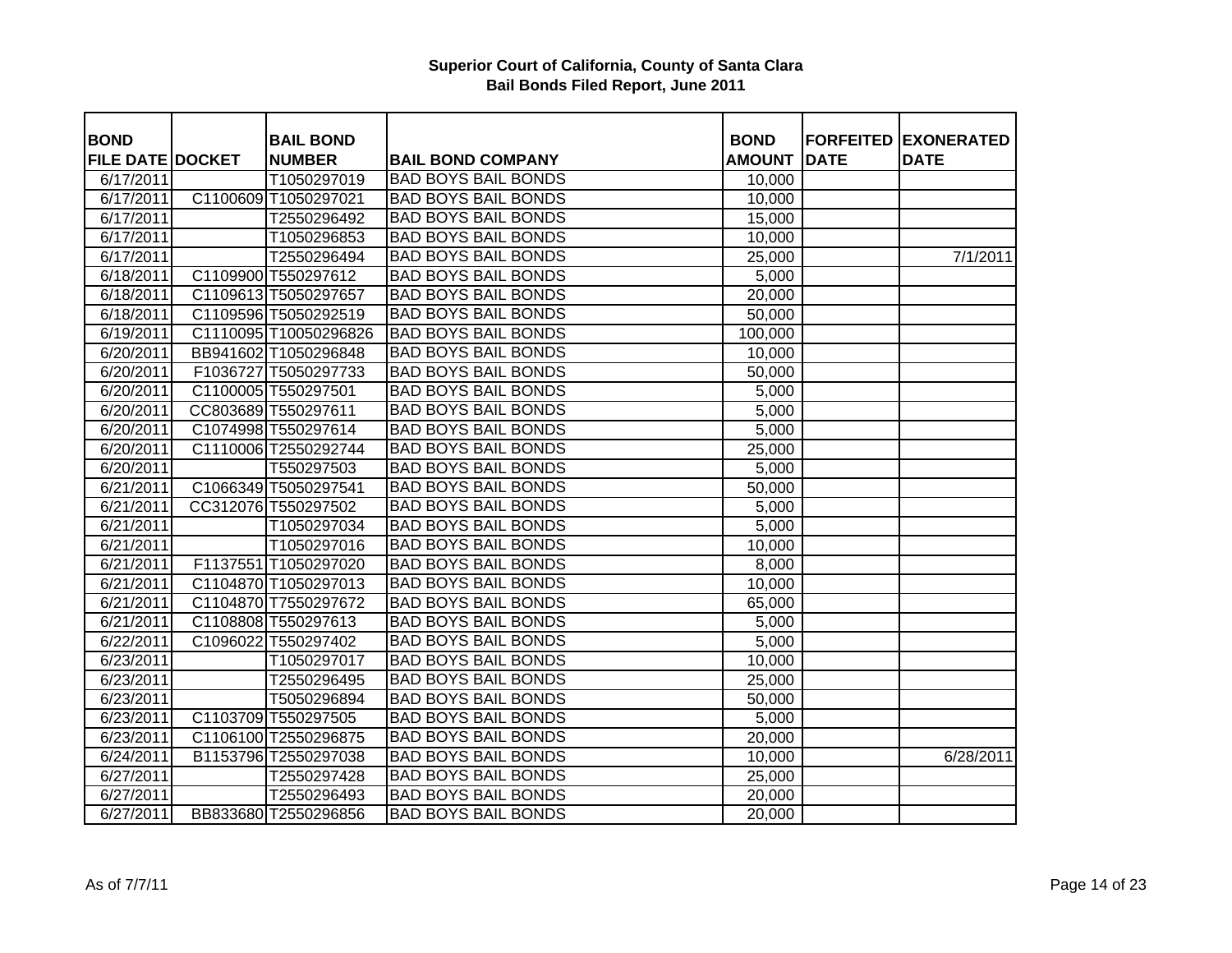| <b>BOND</b>             | <b>BAIL BOND</b>      |                                | <b>BOND</b>         |             | <b>FORFEITED EXONERATED</b> |
|-------------------------|-----------------------|--------------------------------|---------------------|-------------|-----------------------------|
| <b>FILE DATE DOCKET</b> | <b>NUMBER</b>         | <b>BAIL BOND COMPANY</b>       | <b>AMOUNT</b>       | <b>DATE</b> | <b>DATE</b>                 |
| 6/27/2011               | C1107024 T1050297420  | <b>BAD BOYS BAIL BONDS</b>     | 5,000               |             |                             |
| 6/27/2011               | CC963011 T550301483   | <b>BAD BOYS BAIL BONDS</b>     | 2,500               |             |                             |
| 6/27/2011               | C1088806 T550301482   | <b>BAD BOYS BAIL BONDS</b>     | 5,000               |             |                             |
| 6/27/2011               | T2550297040           | <b>BAD BOYS BAIL BONDS</b>     | 15,000              |             |                             |
| 6/27/2011               | T1050297424           | <b>BAD BOYS BAIL BONDS</b>     | 10,000              |             |                             |
| 6/27/2011               | C1080353 T1050297419  | <b>BAD BOYS BAIL BONDS</b>     | 5,000               |             |                             |
| 6/27/2011               | T5050297543           | <b>BAD BOYS BAIL BONDS</b>     | 30,000              |             |                             |
| 6/27/2011               | C1103614 T5050297544  | <b>BAD BOYS BAIL BONDS</b>     | 50,000              |             |                             |
| 6/27/2011               | C1107246 T1050297018  | <b>BAD BOYS BAIL BONDS</b>     | 10,000              |             |                             |
| 6/28/2011               | C1109880 T5050297546  | <b>BAD BOYS BAIL BONDS</b>     | 50,000              |             |                             |
| 6/28/2011               | B1049353 T1050297015  | <b>BAD BOYS BAIL BONDS</b>     | 5,000               |             |                             |
| 6/28/2011               | T5050297545           | <b>BAD BOYS BAIL BONDS</b>     | 50,000              |             |                             |
| 6/28/2011               | C1107935 T20050297559 | <b>BAD BOYS BAIL BONDS</b>     | 200,000             |             |                             |
| 6/28/2011               | T5050301531           | <b>BAD BOYS BAIL BONDS</b>     | 10,000              |             |                             |
| 6/28/2011               | T2550297427           | <b>BAD BOYS BAIL BONDS</b>     | 25,000              |             |                             |
| 6/28/2011               | B1154343 T550297504   | <b>BAD BOYS BAIL BONDS</b>     | 5,000               |             |                             |
| 6/29/2011               | C1106705 T550301484   | <b>BAD BOYS BAIL BONDS</b>     | 5,000               |             |                             |
| 6/29/2011               | T1050297623           | <b>BAD BOYS BAIL BONDS</b>     | 5,000               |             |                             |
| 6/29/2011               | C1109150 T550301486   | <b>BAD BOYS BAIL BONDS</b>     | 5,000               |             |                             |
| 6/29/2011               | T1050297426           | <b>BAD BOYS BAIL BONDS</b>     | 10,000              |             |                             |
| 6/29/2011               | T7550297093           | <b>BAD BOYS BAIL BONDS</b>     | 50,000              |             |                             |
| 6/29/2011               | C1102018 T550301487   | <b>BAD BOYS BAIL BONDS</b>     | 5,000               |             |                             |
| $\sqrt{6}/30/2011$      | T7550297671           | <b>BAD BOYS BAIL BONDS</b>     | 61,000              |             |                             |
| 6/1/2011                | FCS100742287          | <b>BAIL HOTLINE BAIL BONDS</b> | 75,000              |             |                             |
| 6/1/2011                | C1108503 FCS100782189 | <b>BAIL HOTLINE BAIL BONDS</b> | 75,000              |             |                             |
| 6/1/2011                | FCS10778983           | <b>BAIL HOTLINE BAIL BONDS</b> | 10,000              |             |                             |
| 6/3/2011                | C1107014 FCS100742237 | <b>BAIL HOTLINE BAIL BONDS</b> | $\overline{75,000}$ | 6/6/2011    | 6/17/2011                   |
| 6/3/2011                | C1108350 FC550775893  | <b>BAIL HOTLINE BAIL BONDS</b> | 35,000              |             |                             |
| 6/5/2011                | C1109821 FCS25788241  | <b>BAIL HOTLINE BAIL BONDS</b> | 15,000              |             |                             |
| 6/6/2011                | C1102756 FCS10788144  | <b>BAIL HOTLINE BAIL BONDS</b> | 5,000               |             |                             |
| 6/6/2011                | C1104061 FCS10786463  | <b>BAIL HOTLINE BAIL BONDS</b> | 1,000               |             |                             |
| 6/6/2011                | C1107663 FCS250779251 | <b>BAIL HOTLINE BAIL BONDS</b> | 200,000             |             |                             |
| 6/6/2011                | CC961034 FCS10788143  | <b>BAIL HOTLINE BAIL BONDS</b> | 10,000              |             |                             |
| 6/6/2011                | C1107263 FCS25788240  | <b>BAIL HOTLINE BAIL BONDS</b> | 15,000              |             | 6/24/2011                   |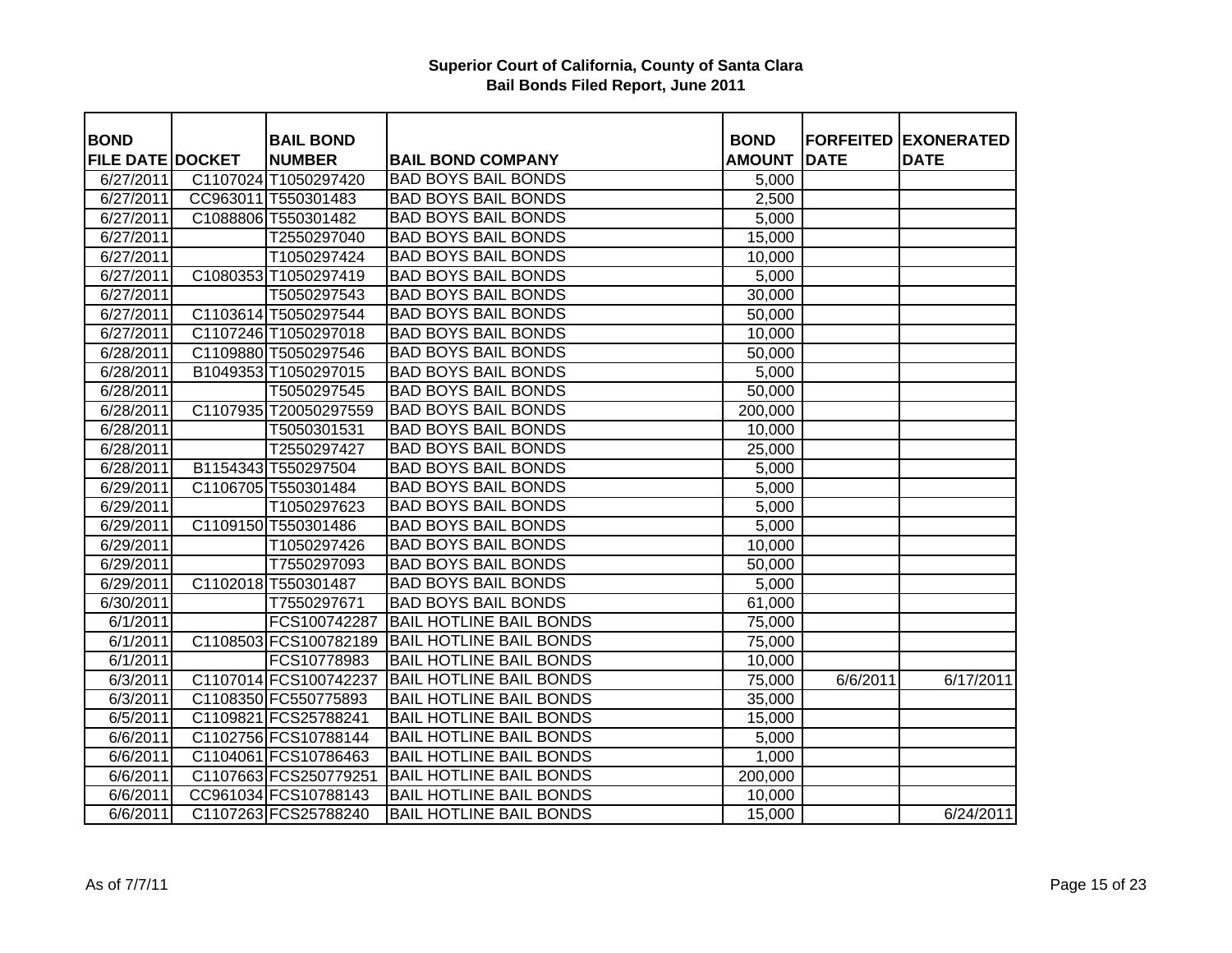|                                        |                                   |                                |                              |             | <b>FORFEITED EXONERATED</b> |
|----------------------------------------|-----------------------------------|--------------------------------|------------------------------|-------------|-----------------------------|
| <b>BOND</b><br><b>FILE DATE DOCKET</b> | <b>BAIL BOND</b><br><b>NUMBER</b> | <b>BAIL BOND COMPANY</b>       | <b>BOND</b><br><b>AMOUNT</b> | <b>DATE</b> | <b>DATE</b>                 |
| 6/7/2011                               | F1138739 FCS25779086              | <b>BAIL HOTLINE BAIL BONDS</b> | 25,000                       |             |                             |
| 6/8/2011                               | C1102218 FCS25788239              | <b>BAIL HOTLINE BAIL BONDS</b> | 5,000                        |             |                             |
| 6/8/2011                               | C1108923 FCS25779081              | <b>BAIL HOTLINE BAIL BONDS</b> | 11,000                       |             |                             |
| 6/9/2011                               | FCS50764503                       | <b>BAIL HOTLINE BAIL BONDS</b> | 40,000                       |             |                             |
| 6/9/2011                               | C1086756 FCS5076450               | <b>BAIL HOTLINE BAIL BONDS</b> | 40,000                       |             | 6/21/2011                   |
| 6/9/2011                               | C1083215 FCS50788343              | <b>BAIL HOTLINE BAIL BONDS</b> | 6,000                        |             |                             |
| 6/9/2011                               | C1091356 FCS25786553              | <b>BAIL HOTLINE BAIL BONDS</b> | 7,000                        |             |                             |
| 6/9/2011                               | C1101532 FCS25779082              | <b>BAIL HOTLINE BAIL BONDS</b> | 1,000                        |             |                             |
| $\sqrt{6}/9/2011$                      | C1102741 FCS25786551              | <b>BAIL HOTLINE BAIL BONDS</b> | 1,000                        |             |                             |
| 6/9/2011                               | C1082996 FCS50775891              | <b>BAIL HOTLINE BAIL BONDS</b> | 5,000                        |             |                             |
| 6/10/2011                              | C1110316 FCS25796542              | <b>BAIL HOTLINE BAIL BONDS</b> | 11,000                       |             |                             |
| 6/10/2011                              | CC196238 US5536227                | <b>BAIL HOTLINE BAIL BONDS</b> | 2,000                        |             | 6/10/2011                   |
| 6/10/2011                              | B1154057 FCS10781967              | <b>BAIL HOTLINE BAIL BONDS</b> | 10,000                       |             |                             |
| 6/10/2011                              | C1110316 FCS50775889              | <b>BAIL HOTLINE BAIL BONDS</b> | 10,000                       |             |                             |
| 6/11/2011                              | C1110224 FCS10796408              | <b>BAIL HOTLINE BAIL BONDS</b> | 10,000                       |             |                             |
| 6/13/2011                              | C1104084 FCS250779253             | <b>BAIL HOTLINE BAIL BONDS</b> | 110,000                      |             |                             |
| 6/13/2011                              | FCS25796540                       | <b>BAIL HOTLINE BAIL BONDS</b> | 11,000                       |             |                             |
| 6/13/2011                              | B1047296 FCS50775890              | <b>BAIL HOTLINE BAIL BONDS</b> | 5,000                        |             |                             |
| 6/15/2011                              | FCS25796537                       | <b>BAIL HOTLINE BAIL BONDS</b> | 25,000                       |             |                             |
| 6/17/2011                              | FCS10796412                       | <b>BAIL HOTLINE BAIL BONDS</b> | 10,000                       |             |                             |
| 6/17/2011                              | C1079104 FCS50742147              | <b>BAIL HOTLINE BAIL BONDS</b> | 25,000                       |             |                             |
| 6/17/2011                              | C1084304 FCS25796534              | <b>BAIL HOTLINE BAIL BONDS</b> | 10,000                       |             |                             |
| 6/17/2011                              | C1092291 FCS10796411              | <b>BAIL HOTLINE BAIL BONDS</b> | 1,000                        |             |                             |
| 6/20/2011                              | C1104268 FCS10796413              | <b>BAIL HOTLINE BAIL BONDS</b> | 5,000                        |             |                             |
| 6/20/2011                              | C1109184 FCS50788347              | <b>BAIL HOTLINE BAIL BONDS</b> | 11,000                       |             |                             |
| 6/20/2011                              | FCS50788346                       | <b>BAIL HOTLINE BAIL BONDS</b> | 15,000                       |             |                             |
| 6/20/2011                              | C1081464 FCS10802167              | <b>BAIL HOTLINE BAIL BONDS</b> | 10,000                       |             |                             |
| 6/23/2011                              | C1107012 FCS10802168              | <b>BAIL HOTLINE BAIL BONDS</b> | 5,000                        |             |                             |
| 6/23/2011                              | C1082641 FCS50760926              | <b>BAIL HOTLINE BAIL BONDS</b> | 15,000                       |             |                             |
| 6/23/2011                              | C1107845 FCS10802173              | <b>BAIL HOTLINE BAIL BONDS</b> | 10,000                       |             |                             |
| 6/24/2011                              | C1066873 FCS25803120              | <b>BAIL HOTLINE BAIL BONDS</b> | 20,000                       |             |                             |
| 6/27/2011                              | C1108235 FCS10802175              | <b>BAIL HOTLINE BAIL BONDS</b> | 10,000                       |             |                             |
| 6/27/2011                              | C1108669 FCS25803143              | <b>BAIL HOTLINE BAIL BONDS</b> | 25,000                       |             |                             |
| 6/27/2011                              | B1154117 FCS50788344              | <b>BAIL HOTLINE BAIL BONDS</b> | 10,000                       |             |                             |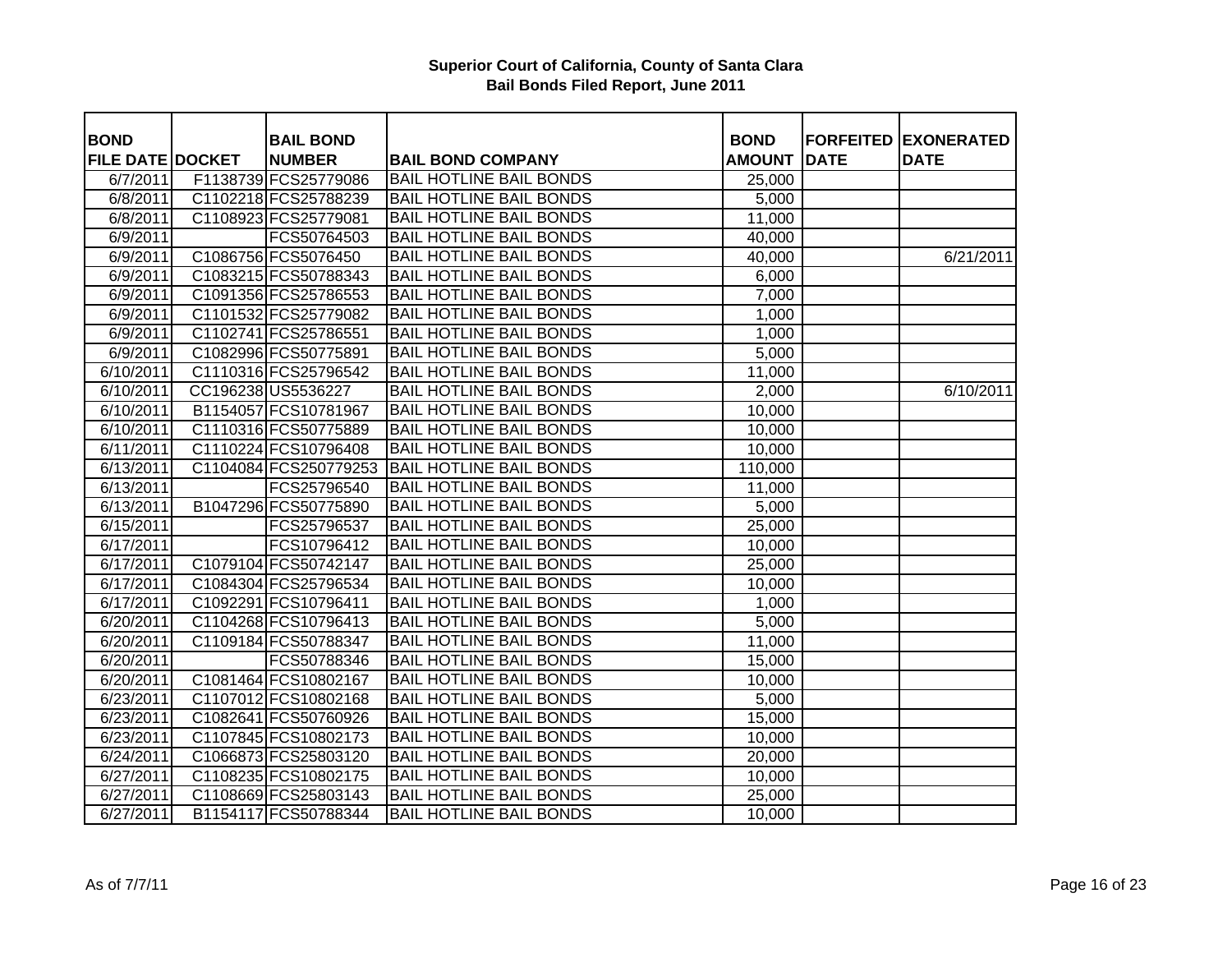| <b>BOND</b>             | <b>BAIL BOND</b>      |                                   | <b>BOND</b>   |             | <b>FORFEITED EXONERATED</b> |
|-------------------------|-----------------------|-----------------------------------|---------------|-------------|-----------------------------|
| <b>FILE DATE DOCKET</b> | <b>NUMBER</b>         | <b>BAIL BOND COMPANY</b>          | <b>AMOUNT</b> | <b>DATE</b> | <b>DATE</b>                 |
| 6/28/2011               | FCS25803144           | <b>BAIL HOTLINE BAIL BONDS</b>    | 25,000        |             |                             |
| 6/28/2011               | B1046578 FCS10802174  | <b>BAIL HOTLINE BAIL BONDS</b>    | 5,000         |             |                             |
| 6/28/2011               | B1049844 FCS10802176  | <b>BAIL HOTLINE BAIL BONDS</b>    | 5,000         |             |                             |
| 6/29/2011               | B1153901 FCS50802232  | <b>BAIL HOTLINE BAIL BONDS</b>    | 45,000        |             |                             |
| 6/29/2011               | C1109193 FC525803152  | <b>BAIL HOTLINE BAIL BONDS</b>    | 6,000         |             |                             |
| 6/30/2011               | FCS25803150           | <b>BAIL HOTLINE BAIL BONDS</b>    | 11,000        |             |                             |
| 6/30/2011               | FCS25803149           | <b>BAIL HOTLINE BAIL BONDS</b>    | 10,000        |             |                             |
| 6/23/2011               | B1153464 S1001668730  | <b>BAY AREA BAIL BONDS</b>        | 5,000         |             |                             |
| 6/30/2011               | C1106578 S0501715971  | <b>BIG LEE BAIL BONDS</b>         | 5,000         |             |                             |
| 6/6/2011                | E1007780 AS15348195   | <b>BIKER BAIL BONDS</b>           | 10,000        |             | 6/14/2011                   |
| 6/3/2011                | C1106135 5801010402   | <b>BODYGUARD BAIL BONDS</b>       | 5,000         |             |                             |
| 6/3/2011                | C1109757 5271179160   | <b>BODYGUARD BAIL BONDS</b>       | 10,000        |             |                             |
| 6/3/2011                | 5200063036            | <b>BODYGUARD BAIL BONDS</b>       | 150,000       |             |                             |
| 6/3/2011                | 5105194718            | <b>BODYGUARD BAIL BONDS</b>       | 75,000        |             |                             |
| 6/8/2011                | C1105224 5271179186   | <b>BODYGUARD BAIL BONDS</b>       | 5,000         |             |                             |
| 6/9/2011                | C1101895 DN102694044  | <b>BODYGUARD BAIL BONDS</b>       | 10,000        |             | 6/22/2011                   |
| 6/12/2011               | 5105189617            | <b>BODYGUARD BAIL BONDS</b>       | 25,000        |             |                             |
| 6/14/2011               | 5550661230            | <b>BODYGUARD BAIL BONDS</b>       | 10,000        |             |                             |
| 6/14/2011               | C1106416 5550661214   | <b>BODYGUARD BAIL BONDS</b>       | 30,000        |             |                             |
| 6/15/2011               | 5105189620            | <b>BODYGUARD BAIL BONDS</b>       | 25,000        |             |                             |
| 6/15/2011               | C1110304 5105189633   | <b>BODYGUARD BAIL BONDS</b>       | 10,000        |             |                             |
| 6/16/2011               | C1104942 5550685609   | <b>BODYGUARD BAIL BONDS</b>       | 10,000        |             |                             |
| 6/22/2011               | C1109960 5271271783   | <b>BODYGUARD BAIL BONDS</b>       | 12,000        |             |                             |
| 6/23/2011               | C1109058 5550721202   | <b>BODYGUARD BAIL BONDS</b>       | 50,000        |             |                             |
| 6/24/2011               | F1138512 5550721228   | <b>BODYGUARD BAIL BONDS</b>       | 50,000        |             |                             |
| 6/24/2011               | B1050208 5271271808   | <b>BODYGUARD BAIL BONDS</b>       | 25,000        |             |                             |
| 6/27/2011               | C1094161 5801006647   | <b>BODYGUARD BAIL BONDS</b>       | 5,000         |             |                             |
| 6/22/2011               | CC803516 5111649550   | <b>BOND GIRLS BAIL BONDS</b>      | 5,000         |             |                             |
| 6/13/2011               | IS30K99790            | <b>BUFFY SPARACINO BAIL BONDS</b> | 25,000        |             |                             |
| 6/14/2011               | C1074578 IS30K99786   | <b>BUFFY SPARACINO BAIL BONDS</b> | 10,000        |             |                             |
| 6/21/2011               | IS30K99811            | <b>BUFFY SPARACINO BAIL BONDS</b> | 6,000         |             |                             |
| $\sqrt{6}/27/2011$      | C1109712 IS100K27275  | <b>BUFFY SPARACINO BAIL BONDS</b> | 60,000        |             |                             |
| 6/15/2011               | B1153097 AS15347969   | <b>DIAZ BROS BAIL BONDS</b>       | 5,000         |             |                             |
| 6/9/2011                | C1094342 2011BB022024 | <b>DISCREET BAIL BONDS</b>        | 10,000        |             |                             |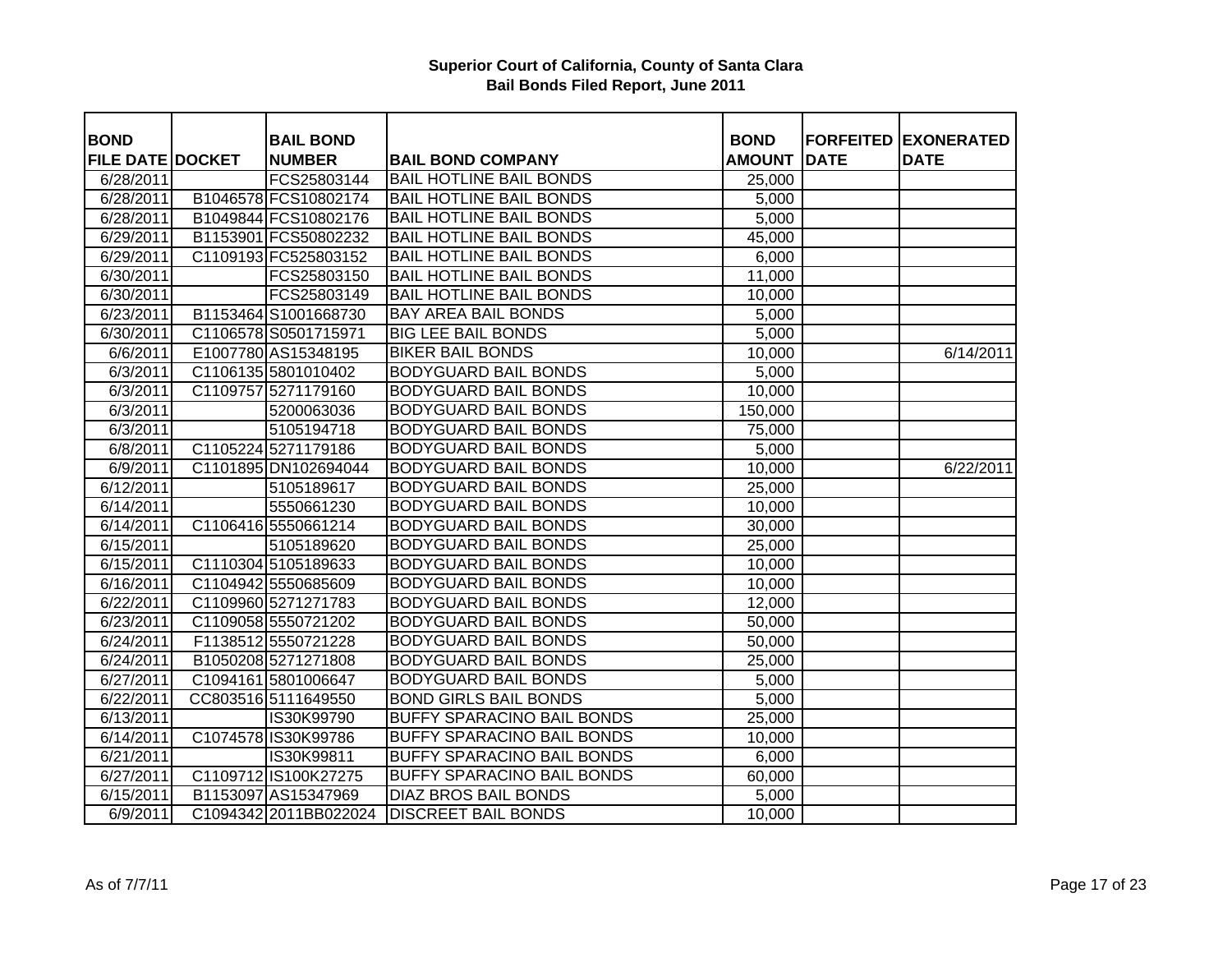| <b>BOND</b>             | <b>BAIL BOND</b>      |                                    | <b>BOND</b>   |             | <b>FORFEITED EXONERATED</b> |
|-------------------------|-----------------------|------------------------------------|---------------|-------------|-----------------------------|
| <b>FILE DATE DOCKET</b> | <b>NUMBER</b>         | <b>BAIL BOND COMPANY</b>           | <b>AMOUNT</b> | <b>DATE</b> | <b>DATE</b>                 |
| 6/24/2011               | B1153861 2011AA060598 | <b>DISCREET BAIL BONDS</b>         | 5,000         |             |                             |
| 6/1/2011                | B1151983 S10001699040 | <b>EDUARDO GUILARTE BAIL BONDS</b> | 60,000        |             |                             |
| 6/8/2011                | 5271255419            | <b>EIGHT BALL BAIL BONDS</b>       | 10,000        |             |                             |
| 6/27/2011               | C1110518 5111631490   | <b>EIGHT BALL BAIL BONDS</b>       | 10,000        |             |                             |
| 6/8/2011                | C1106655 2011DD009674 | <b>HOUSE OF BAIL BONDS INC.</b>    | 14,000        |             |                             |
| 6/8/2011                | C1091424 5111625912   | <b>JAKE'S BAIL BONDS</b>           | 5,000         |             |                             |
| 6/16/2011               | CC957551 5550697712   | <b>JAKE'S BAIL BONDS</b>           | 15,000        |             |                             |
| 6/16/2011               | F1138337 5271231756   | <b>JAKE'S BAIL BONDS</b>           | 10,000        |             |                             |
| 6/20/2011               | C1110010 5271194693   | <b>JAKE'S BAIL BONDS</b>           | 25,000        |             |                             |
| 6/22/2011               | 5550710196            | <b>JAKE'S BAIL BONDS</b>           | 10,000        |             |                             |
| 6/29/2011               | C1108234 5105175951   | <b>JAKE'S BAIL BONDS</b>           | 30,000        |             |                             |
| 6/30/2011               | C1108885 5111625954   | <b>JAKE'S BAIL BONDS</b>           | 10,000        |             |                             |
| 6/14/2011               | F1137819 2011BB021720 | JOHN DAVIS BAIL BONDS              | 6,000         |             |                             |
| 6/8/2011                | B1152690 A302123765   | <b>KEITH CARTER BAIL BONDS</b>     | 5,000         |             |                             |
| 6/16/2011               | C1107234 AUL2079890   | <b>KEITH CARTER BAIL BONDS</b>     | 35,000        |             |                             |
| 6/24/2011               | B1153953 A302123772   | <b>KEITH CARTER BAIL BONDS</b>     | 10,000        |             |                             |
| 6/29/2011               | C1106712 A302123838   | <b>KEITH CARTER BAIL BONDS</b>     | 10,000        |             |                             |
| 6/7/2011                | B1154414 S5001646246  | <b>KELLY'S BAIL BONDS</b>          | 10,000        |             |                             |
| 6/13/2011               | C1092063 S1001667156  | <b>KELLY'S BAIL BONDS</b>          | 7,500         |             |                             |
| 6/27/2011               | C1091017 S1001667157  | <b>KELLY'S BAIL BONDS</b>          | 1,000         |             | 6/27/2011                   |
| 6/27/2011               | C1107522 S2501670701  | <b>KELLY'S BAIL BONDS</b>          | 5,000         |             | 6/27/2011                   |
| 6/27/2011               | S2501670767           | <b>KELLY'S BAIL BONDS</b>          | 25,000        |             |                             |
| 6/1/2011                | C1108300 S2501671140  | <b>LATINO BAIL BONDS</b>           | 25,000        |             |                             |
| 6/8/2011                | C1108931 S1001668106  | <b>LATINO BAIL BONDS</b>           | 10,000        |             |                             |
| 6/12/2011               | S2501671141           | <b>LATINO BAIL BONDS</b>           | 15,000        |             |                             |
| 6/1/2011                | B1154612 S2501672976  | <b>LAWRENCE REESE BAIL BONDS</b>   | 25,000        |             |                             |
| 6/1/2011                | C1108971 2011BB020371 | LE BAIL BONDS                      | 10,000        |             |                             |
| 6/3/2011                | 550711995             | LE BAIL BONDS                      | 40,000        |             | 6/15/2011                   |
| 6/3/2011                | 2011CC006798          | LE BAIL BONDS                      | 25,000        |             | 6/16/2011                   |
| 6/3/2011                | C1109100 5105199106   | LE BAIL BONDS                      | 100,000       |             |                             |
| 6/3/2011                |                       | 2011CC006797 LE BAIL BONDS         | 25,000        |             | 6/16/2011                   |
| 6/4/2011                | C1110381 5111629147   | LE BAIL BONDS                      | 10,000        |             |                             |
| 6/9/2011                | C1102487 5550670962   | LE BAIL BONDS                      | 50,000        |             | 7/1/2011                    |
| 6/9/2011                | C1108275 5550670959   | LE BAIL BONDS                      | 50,000        |             | 7/1/2011                    |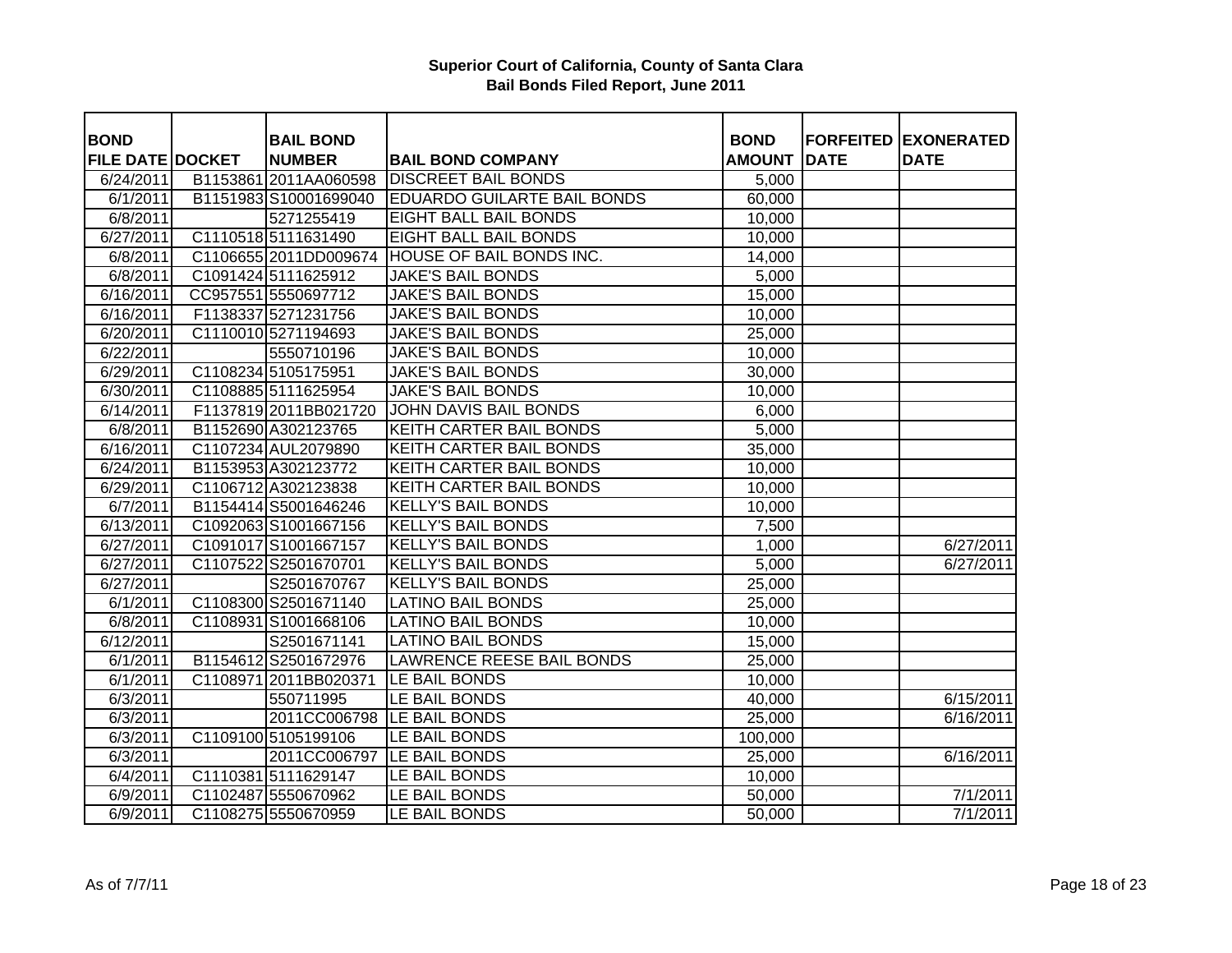| <b>BOND</b>             | <b>BAIL BOND</b>      |                          | <b>BOND</b>   |             | <b>FORFEITED EXONERATED</b> |
|-------------------------|-----------------------|--------------------------|---------------|-------------|-----------------------------|
| <b>FILE DATE DOCKET</b> | <b>NUMBER</b>         | <b>BAIL BOND COMPANY</b> | <b>AMOUNT</b> | <b>DATE</b> | <b>DATE</b>                 |
| 6/12/2011               | 5550670975            | LE BAIL BONDS            | 31,000        |             |                             |
| 6/14/2011               | C1107494 2011CC014832 | LE BAIL BONDS            | 25,000        |             |                             |
| 6/1/2011                | C1108972 5105198055   | <b>LUNA BAIL BONDS</b>   | 50,000        |             | 6/15/2011                   |
| 6/1/2011                | B1154439 5271232836   | <b>LUNA BAIL BONDS</b>   | 22,000        | 6/27/2011   |                             |
| 6/3/2011                | B1154275 5550712947   | <b>LUNA BAIL BONDS</b>   | 50,000        |             |                             |
| 6/3/2011                | B1154275 5550712934   | <b>LUNA BAIL BONDS</b>   | 50,000        |             |                             |
| 6/3/2011                | EE907343 5271257369   | <b>LUNA BAIL BONDS</b>   | 25,000        |             |                             |
| 6/5/2011                | C1109382 5271265049   | <b>LUNA BAIL BONDS</b>   | 25,000        |             |                             |
| 6/6/2011                | C1199439 5801027903   | <b>LUNA BAIL BONDS</b>   | 5,000         |             |                             |
| 6/7/2011                | C1109725 5550717731   | <b>LUNA BAIL BONDS</b>   | 30,000        |             |                             |
| 6/7/2011                | 5801045169            | <b>LUNA BAIL BONDS</b>   | 250           |             |                             |
| 6/7/2011                | 5271265036            | <b>LUNA BAIL BONDS</b>   | 25,000        |             |                             |
| 6/7/2011                | B1154615 5111622995   | <b>LUNA BAIL BONDS</b>   | 10,000        |             |                             |
| 6/9/2011                | BB938530 5271265081   | <b>LUNA BAIL BONDS</b>   | 20,000        |             |                             |
| 6/9/2011                | C1110154 5271265065   | <b>LUNA BAIL BONDS</b>   | 20,000        |             |                             |
| 6/9/2011                | C1073910 5111640289   | <b>LUNA BAIL BONDS</b>   | 5,000         |             |                             |
| 6/10/2011               | F1138829 5271265010   | <b>LUNA BAIL BONDS</b>   | 25,000        |             |                             |
| 6/12/2011               | C1109910 5271266624   | <b>LUNA BAIL BONDS</b>   | 25,000        | 7/5/2011    |                             |
| 6/12/2011               | 5271265094            | <b>LUNA BAIL BONDS</b>   | 16,000        |             |                             |
| 6/13/2011               | F1138837 5271265052   | <b>LUNA BAIL BONDS</b>   | 25,000        |             |                             |
| 6/13/2011               | B1154393 5271265078   | <b>LUNA BAIL BONDS</b>   | 25,000        |             | 6/15/2011                   |
| 6/14/2011               | B1154698 5801027888   | <b>LUNA BAIL BONDS</b>   | 5,000         |             |                             |
| 6/15/2011               | 5271265119            | <b>LUNA BAIL BONDS</b>   | 25,000        |             | 6/28/2011                   |
| 6/16/2011               | F1138533 5801029668   | <b>LUNA BAIL BONDS</b>   | 5,000         |             |                             |
| 6/16/2011               | F1138755 5111508907   | <b>LUNA BAIL BONDS</b>   | 10,000        |             |                             |
| 6/17/2011               | C1106242 5801045185   | <b>LUNA BAIL BONDS</b>   | 5,000         |             |                             |
| 6/17/2011               | C1107526 5550717715   | <b>LUNA BAIL BONDS</b>   | 5,000         |             |                             |
| 6/17/2011               | C1109263 511164026    | <b>LUNA BAIL BONDS</b>   | 6,000         |             |                             |
| 6/18/2011               | C1109981 5271265023   | <b>LUNA BAIL BONDS</b>   | 25,000        |             |                             |
| 6/19/2011               | C1110192 5550717757   | <b>LUNA BAIL BONDS</b>   | 50,000        |             |                             |
| 6/20/2011               | C1094827 5801027875   | <b>LUNA BAIL BONDS</b>   | 5,000         |             |                             |
| 6/20/2011               | F1138470 5801027862   | <b>LUNA BAIL BONDS</b>   | 5,000         |             |                             |
| 6/20/2011               | CC936026 5277194974   | <b>LUNA BAIL BONDS</b>   | 25,000        | 7/1/2011    |                             |
| 6/20/2011               | C1104387 5111620946   | <b>LUNA BAIL BONDS</b>   | 10,000        | 7/1/2011    |                             |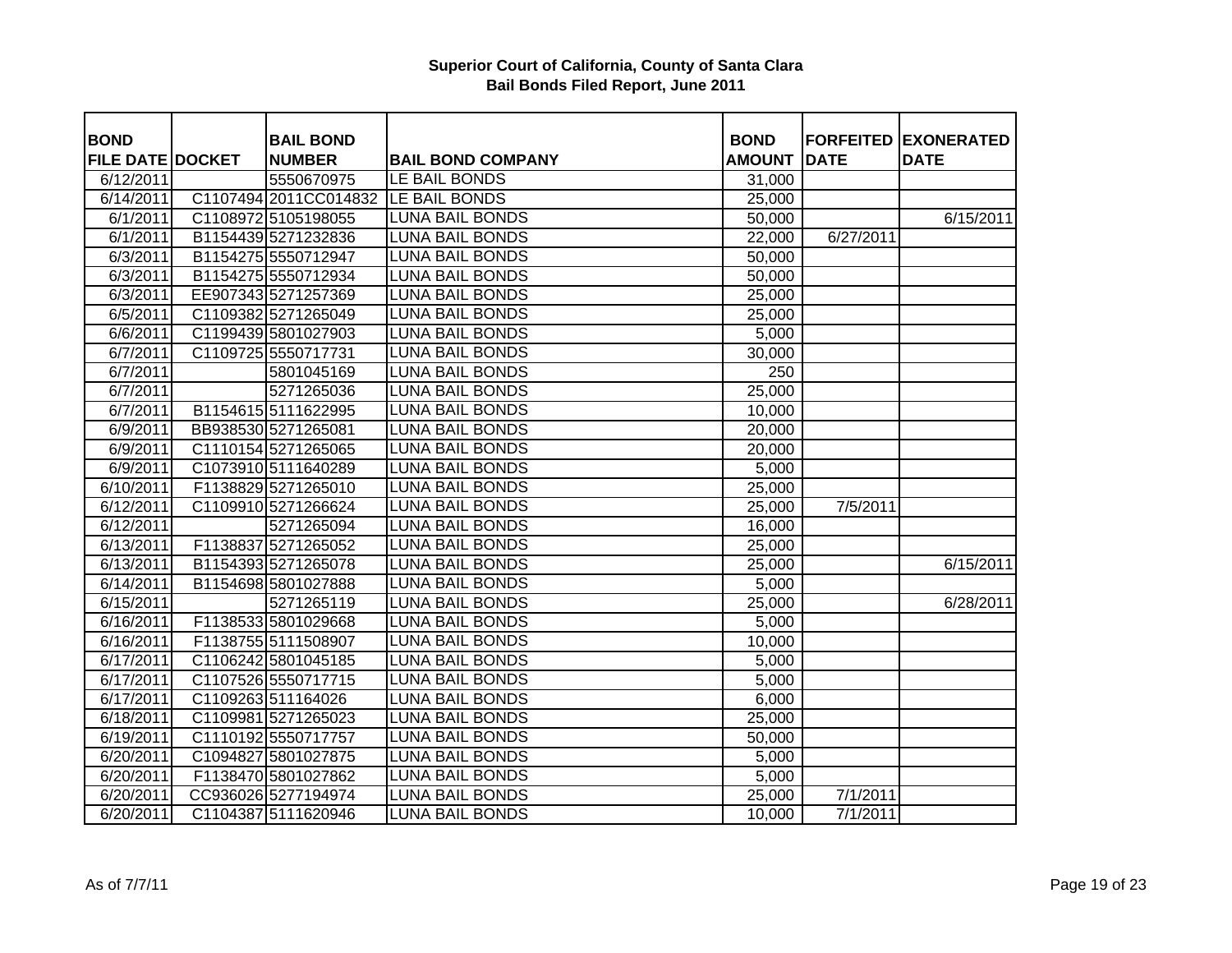| <b>BOND</b>             | <b>BAIL BOND</b>       |                                                 | <b>BOND</b>   |             | <b>FORFEITED EXONERATED</b> |
|-------------------------|------------------------|-------------------------------------------------|---------------|-------------|-----------------------------|
| <b>FILE DATE DOCKET</b> | <b>NUMBER</b>          | <b>BAIL BOND COMPANY</b>                        | <b>AMOUNT</b> | <b>DATE</b> | <b>DATE</b>                 |
| 6/20/2011               | C1199524 5550690630    | <b>LUNA BAIL BONDS</b>                          | 50,000        | 7/1/2011    |                             |
| 6/20/2011               | F1138847 5271226981    | <b>LUNA BAIL BONDS</b>                          | 15,000        |             |                             |
| 6/21/2011               | 5550717760             | <b>LUNA BAIL BONDS</b>                          | 41,000        |             |                             |
| 6/24/2011               | C1101667 5271265122    | <b>LUNA BAIL BONDS</b>                          | 15,000        |             |                             |
| 6/27/2011               | 5105200914             | <b>LUNA BAIL BONDS</b>                          | 25,000        |             |                             |
| 6/27/2011               | C1109602 5550717702    | <b>LUNA BAIL BONDS</b>                          | 25,000        |             |                             |
| 6/27/2011               | 5550717744             | <b>LUNA BAIL BONDS</b>                          | 15,000        |             |                             |
| 6/27/2011               | 5550717690             | <b>LUNA BAIL BONDS</b>                          | 30,000        |             |                             |
| 6/27/2011               | 5271226978             | <b>LUNA BAIL BONDS</b>                          | 25,000        |             |                             |
| 6/28/2011               | C1085271 5801058901    | <b>LUNA BAIL BONDS</b>                          | 5,000         |             |                             |
| 6/28/2011               | BB942963 5801027859    | <b>LUNA BAIL BONDS</b>                          | 1,000         |             |                             |
| 6/28/2011               | C1110130 5111655546    | <b>LUNA BAIL BONDS</b>                          | 10,000        |             |                             |
| 6/28/2011               | FF827913 5111545607    | <b>LUNA BAIL BONDS</b>                          | 10,000        |             |                             |
| 6/29/2011               | C1110231 5111655559    | <b>LUNA BAIL BONDS</b>                          | 10,000        |             |                             |
| 6/30/2011               | 5111655575             | <b>LUNA BAIL BONDS</b>                          | 10,000        |             |                             |
| 6/5/2011                | IS50K65236             | METRO ONE, INC                                  | 30,000        |             | 7/5/2011                    |
| 6/13/2011               | F1137757 IS100K28047   | <b>METRO ONE, INC</b>                           | 15,000        |             |                             |
| 6/8/2011                |                        | B1154508 2011 CC006562 MICHAEL COLE BAIL BONDS  | 25,000        |             |                             |
| 6/14/2011               | C1106815 2011BB009644  | <b>MICHAEL COLE BAIL BONDS</b>                  | 5,000         |             |                             |
| 6/3/2011                | B1050301 U2520308144   | <b>NOR CAL BAIL BONDS</b>                       | 25,000        |             |                             |
| 6/13/2011               | CC964911 U520332668    | <b>NOR CAL BAIL BONDS</b>                       | 5,000         |             |                             |
| 6/23/2011               | C1109271 U1020340829   | <b>NOR CAL BAIL BONDS</b>                       | 10,000        |             |                             |
| 6/1/2011                | 2011DD009675           | <b>PACIFIC COAST BAIL BONDS</b>                 | 40,000        |             |                             |
| 6/3/2011                | F1138474 2011BB021386  | <b>PACIFIC COAST BAIL BONDS</b>                 | 7,500         |             |                             |
| 6/5/2011                | 2011BB025933           | <b>PACIFIC COAST BAIL BONDS</b>                 | 10,000        |             | 7/5/2011                    |
| 6/14/2011               | C1109970 2011DD010498  | <b>PACIFIC COAST BAIL BONDS</b>                 | 6,000         |             |                             |
| 6/14/2011               | F1138853 2011 CC015872 | <b>PACIFIC COAST BAIL BONDS</b>                 | 10,000        |             |                             |
| 6/16/2011               | C1109992 2011CC015873  | <b>PACIFIC COAST BAIL BONDS</b>                 | 25,000        |             |                             |
| 6/20/2011               |                        | 2011DD010499 PACIFIC COAST BAIL BONDS           | 16,000        |             |                             |
| 6/21/2011               | C1109657 2011AA080582  | <b>PACIFIC COAST BAIL BONDS</b>                 | 5,000         |             |                             |
| 6/27/2011               |                        | 2011BB026695   PACIFIC COAST BAIL BONDS         | 10,000        |             |                             |
| 6/28/2011               |                        | F1138481 2011 CC016485 PACIFIC COAST BAIL BONDS | 6,000         |             |                             |
| 6/10/2011               | 2011BB021704           | <b>RAMIREZ BAIL BONDS</b>                       | 11,000        |             |                             |
| 6/16/2011               |                        | B1154507 2011 EE002642 RAMIREZ BAIL BONDS       | 60,000        |             |                             |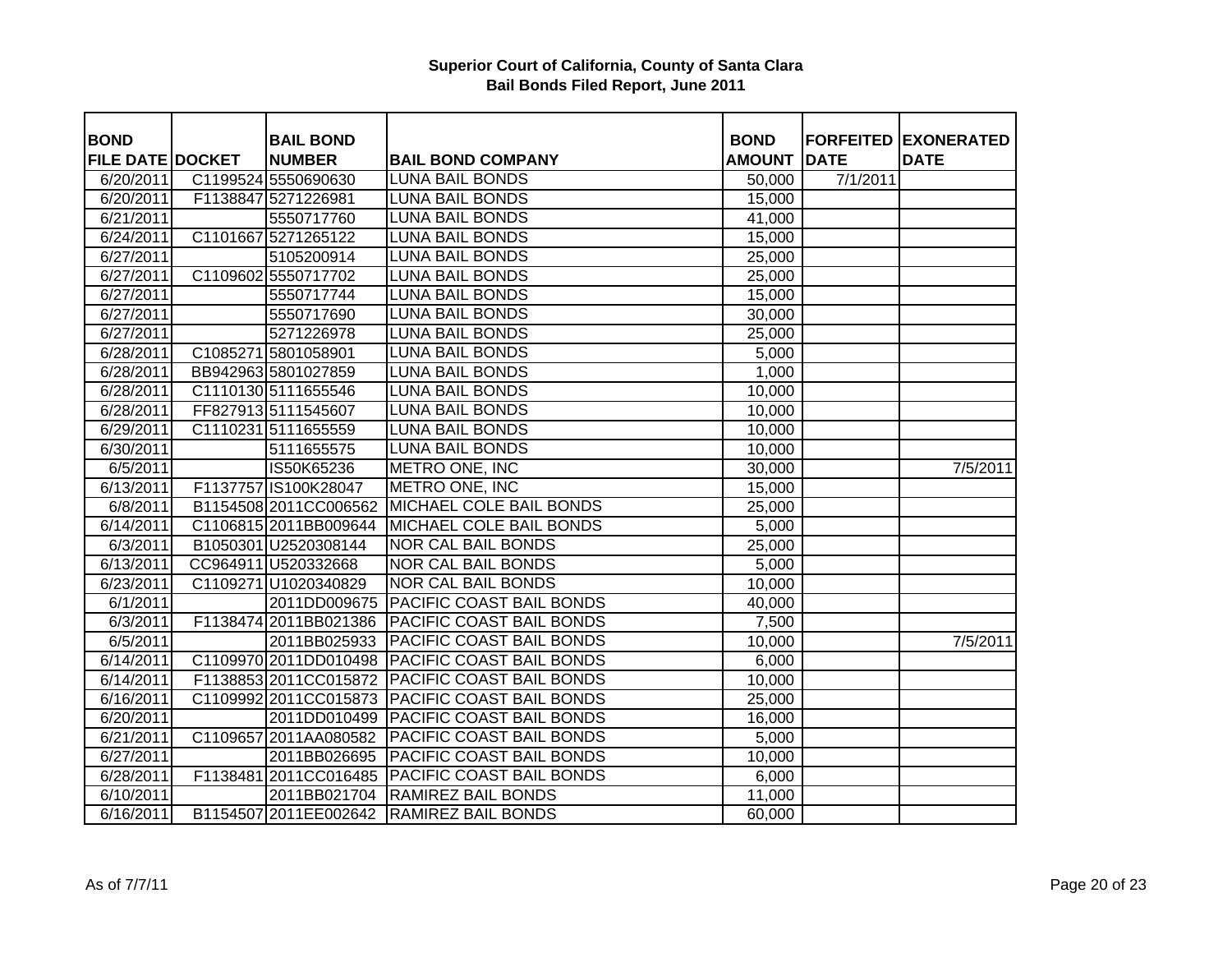| <b>BOND</b>             | <b>BAIL BOND</b>      |                                           | <b>BOND</b>   |             | <b>FORFEITED EXONERATED</b> |
|-------------------------|-----------------------|-------------------------------------------|---------------|-------------|-----------------------------|
| <b>FILE DATE DOCKET</b> | <b>NUMBER</b>         | <b>BAIL BOND COMPANY</b>                  | <b>AMOUNT</b> | <b>DATE</b> | <b>DATE</b>                 |
| 6/23/2011               |                       | 2011DD010455 RAMIREZ BAIL BONDS           | 50,000        |             |                             |
| 6/27/2011               |                       | B1154714 2011DD010490 RAMIREZ BAIL BONDS  | 35,000        |             |                             |
| 6/14/2011               | B1153616 5111586194   | <b>REASONABLE BAIL BONDS</b>              | 5,000         |             |                             |
| 6/2/2011                | IS15K188389           | <b>REIDY BAIL BONDS</b>                   | 7,500         |             |                             |
| 6/2/2011                | IS15K183007           | <b>REIDY BAIL BONDS</b>                   | 7,500         |             |                             |
| 6/10/2011               | B1154473 IS30K109384  | <b>REIDY BAIL BONDS</b>                   | 30,000        |             |                             |
| 6/1/2011                | C1100115 AS15K107762  | SANTA CRUZ BAIL BONDS                     | 10,000        |             |                             |
| 6/30/2011               | C1088596 AS15K111739  | SANTA CRUZ BAIL BONDS                     | 5,000         |             |                             |
| 6/21/2011               | 5271253051            | <b>SHARK CITY BAIL BONDS</b>              | 15,000        |             |                             |
| 6/23/2011               | C1199313 5200051879   | <b>SHARK CITY BAIL BONDS</b>              | 10,000        |             |                             |
| 6/6/2011                | FF930706 IS15K185054  | <b>SMITTY'S BAIL BONDS</b>                | 10,000        | 6/28/2011   |                             |
| 6/8/2011                | BB407774 IS30K101492  | <b>SMITTY'S BAIL BONDS</b>                | 20,000        |             |                             |
| 6/8/2011                | B1154472 2011BB010372 | <b>TALIEN BAIL BONDS</b>                  | 10,000        |             |                             |
| 6/23/2011               | C1110366 2011CC006434 | <b>TALIEN BAIL BONDS</b>                  | 30,000        |             |                             |
| 6/1/2011                | F1138674 2011EE005343 | <b>TAPOUT BAIL BONDS</b>                  | 75,000        |             |                             |
| 6/1/2011                | B1153545 2011DD008046 | <b>TAPOUT BAIL BONDS</b>                  | 5,000         |             |                             |
| 6/2/2011                | C1102815 2011BB021347 | <b>TAPOUT BAIL BONDS</b>                  | 10,000        |             |                             |
| 6/3/2011                | C1108362 2011DD010461 | <b>TAPOUT BAIL BONDS</b>                  | 50,000        |             |                             |
| 6/5/2011                |                       | C1109672 2011BB021348   TAPOUT BAIL BONDS | 11,000        |             |                             |
| 6/13/2011               |                       | 2011DD008050 TAPOUT BAIL BONDS            | 50,000        |             |                             |
| 6/16/2011               |                       | C1105891 2011BB021350 TAPOUT BAIL BONDS   | 10,000        |             |                             |
| 6/16/2011               |                       | F1137757 2011 CC015811 TAPOUT BAIL BONDS  | 15,000        |             |                             |
| 6/17/2011               |                       | CC933684 2011 EE004800 TAPOUT BAIL BONDS  | 100,000       |             | 6/17/2011                   |
| 6/21/2011               |                       | 2011CC015812 TAPOUT BAIL BONDS            | 25,000        |             |                             |
| 6/23/2011               |                       | C1108523 2011BB025818 TAPOUT BAIL BONDS   | 5,000         |             |                             |
| 6/24/2011               |                       | CC810611 2011 CC015813 TAPOUT BAIL BONDS  | 30,000        |             |                             |
| 6/27/2011               | C1090498 2011BB025820 | <b>TAPOUT BAIL BONDS</b>                  | 7,500         |             |                             |
| 6/27/2011               |                       | 2011CC015814 TAPOUT BAIL BONDS            | 25,000        |             |                             |
| 6/27/2011               | C1109711 2011EE004799 | <b>TAPOUT BAIL BONDS</b>                  | 70,000        |             |                             |
| 6/15/2011               | C1109979 IS15K181579  | <b>TEDD WALLACE BAIL BONDS</b>            | 10,000        |             |                             |
| 6/30/2011               | IS30K101909           | <b>TEDD WALLACE BAIL BONDS</b>            | 25,000        |             |                             |
| 6/17/2011               | C1109539 AS30K48950   | THANG VO BAIL BONDS                       | 10,000        |             |                             |
| 6/29/2011               | B1154642 AS50K31833   | <b>THANG VO BAIL BONDS</b>                | 45,000        |             |                             |
| 6/15/2011               | B1045767 AS15342229   | <b>TONY DIAZ BAIL BONDS</b>               | 1,000         |             |                             |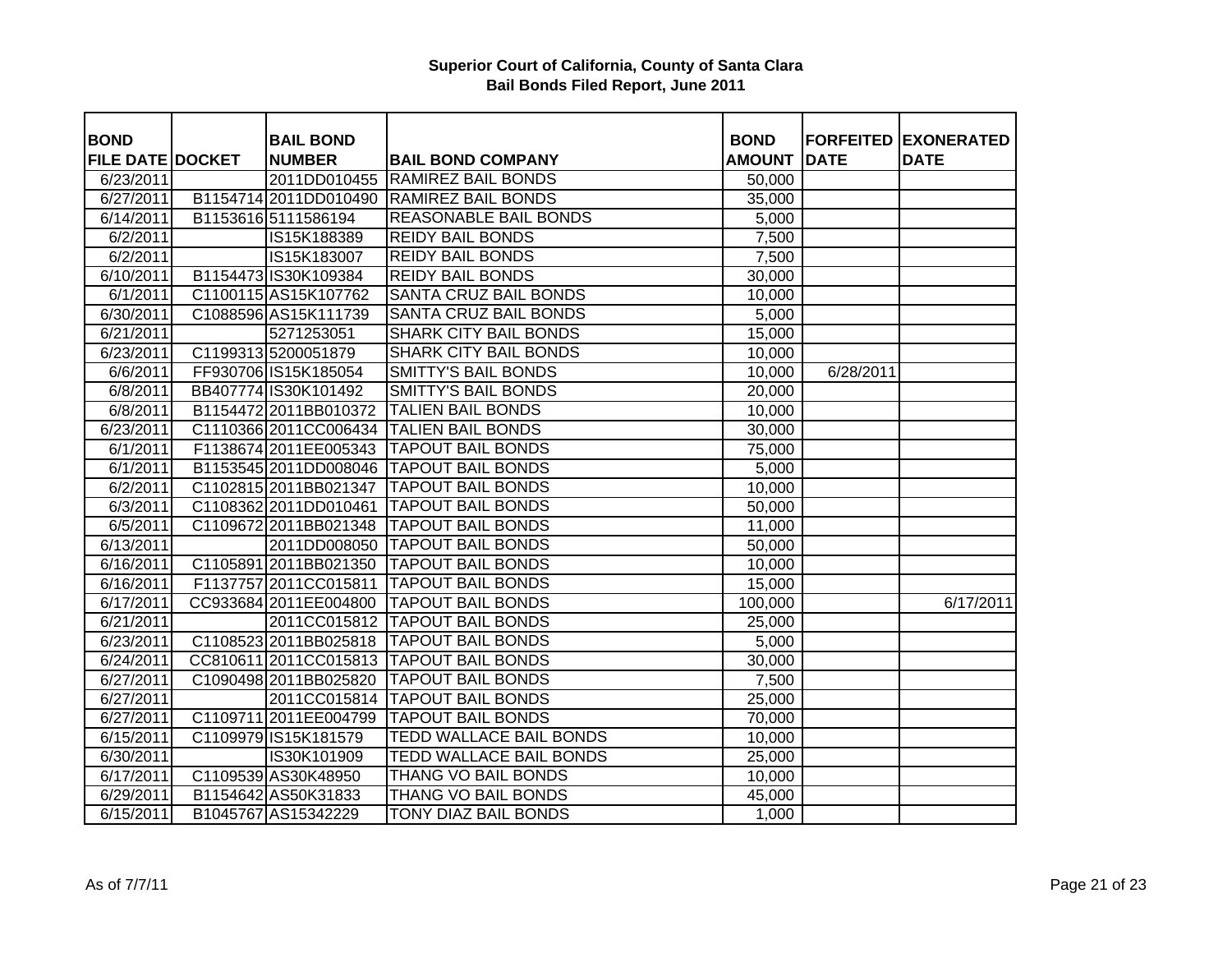| <b>BOND</b>             | <b>BAIL BOND</b>    |                           | <b>BOND</b>   |             | <b>FORFEITED EXONERATED</b> |
|-------------------------|---------------------|---------------------------|---------------|-------------|-----------------------------|
| <b>FILE DATE DOCKET</b> | <b>NUMBER</b>       | <b>BAIL BOND COMPANY</b>  | <b>AMOUNT</b> | <b>DATE</b> | <b>DATE</b>                 |
| 6/1/2011                | F1138632 A152176527 | <b>VU BAIL BONDS</b>      | 10,000        |             |                             |
| 6/1/2011                | C1109114 AUL2079875 | <b>VU BAIL BONDS</b>      | 75,000        |             |                             |
| 6/2/2011                | C1087854 A72247925  | <b>VU BAIL BONDS</b>      | 5,000         |             |                             |
| 6/3/2011                | C1109540 A152176545 | <b>VU BAIL BONDS</b>      | 10,000        |             |                             |
| 6/4/2011                | C1108991 A302124463 | <b>VU BAIL BONDS</b>      | 25,000        |             |                             |
| 6/5/2011                | A72247926           | <b>VU BAIL BONDS</b>      | 5,000         |             |                             |
| 6/7/2011                | B1154616 A152176533 | <b>VU BAIL BONDS</b>      | 10,000        |             |                             |
| 6/8/2011                | A152176547          | <b>VU BAIL BONDS</b>      | 10,000        |             |                             |
| 6/8/2011                | C1093117 A152176549 | <b>VU BAIL BONDS</b>      | 15,000        |             |                             |
| 6/8/2011                | C1088989 A152176548 | <b>VU BAIL BONDS</b>      | 10,000        |             |                             |
| 6/9/2011                | C1102786 A72247930  | <b>VU BAIL BONDS</b>      | 1,000         |             |                             |
| $\sqrt{6/10/2011}$      | A302124464          | <b>VU BAIL BONDS</b>      | 25,000        |             |                             |
| 6/10/2011               | B1153060 A302124441 | <b>VU BAIL BONDS</b>      | 25,000        |             |                             |
| 6/15/2011               | B1154537 A302124442 | <b>VU BAIL BONDS</b>      | 25,000        |             |                             |
| 6/15/2011               | B1050391 A72247931  | <b>VU BAIL BONDS</b>      | 2,500         |             |                             |
| 6/15/2011               | C1109977 A152176538 | <b>VU BAIL BONDS</b>      | 10,000        |             |                             |
| $\sqrt{6}/16/2011$      | C1106943 AUL2079871 | <b>VU BAIL BONDS</b>      | 100,000       |             |                             |
| $\sqrt{6}/17/2011$      | B1154504 A302124444 | <b>VU BAIL BONDS</b>      | 25,000        |             |                             |
| 6/20/2011               | CC964744 A72247935  | <b>VU BAIL BONDS</b>      | 5,000         |             |                             |
| 6/20/2011               | C1105326 A72247933  | <b>VU BAIL BONDS</b>      | 5,000         |             |                             |
| 6/20/2011               | A72247932           | <b>VU BAIL BONDS</b>      | 6,000         |             |                             |
| 6/21/2011               | B1154134 A72247934  | <b>VU BAIL BONDS</b>      | 5,000         |             |                             |
| 6/23/2011               | C1110011 A302124448 | <b>VU BAIL BONDS</b>      | 10,000        |             |                             |
| 6/23/2011               | C1110317 AUL2079873 | <b>VU BAIL BONDS</b>      | 100,000       |             |                             |
| 6/23/2011               | C1107365 A152176539 | <b>VU BAIL BONDS</b>      | 10,000        |             |                             |
| 6/24/2011               | FF723071 A72247936  | <b>VU BAIL BONDS</b>      | 7,000         |             |                             |
| 6/27/2011               | A152176551          | <b>VU BAIL BONDS</b>      | 10,000        |             |                             |
| 6/27/2011               | C1110388 A302124466 | <b>VU BAIL BONDS</b>      | 25,000        |             |                             |
| 6/29/2011               | A302124453          | <b>VU BAIL BONDS</b>      | 10,000        |             |                             |
| 6/30/2011               | CC959888 A72247944  | <b>VU BAIL BONDS</b>      | 1,000         |             |                             |
| 6/30/2011               | C1065796 A72247940  | <b>VU BAIL BONDS</b>      | 5,000         |             |                             |
| 6/30/2011               | A302124452          | <b>VU BAIL BONDS</b>      | 5,000         |             |                             |
| 6/8/2011                | C1082826 A72245498  | <b>ZIG ZAG BAIL BONDS</b> | 6,200         |             |                             |
| 6/16/2011               | CC754566 A72245501  | <b>ZIG ZAG BAIL BONDS</b> | 5,000         |             |                             |